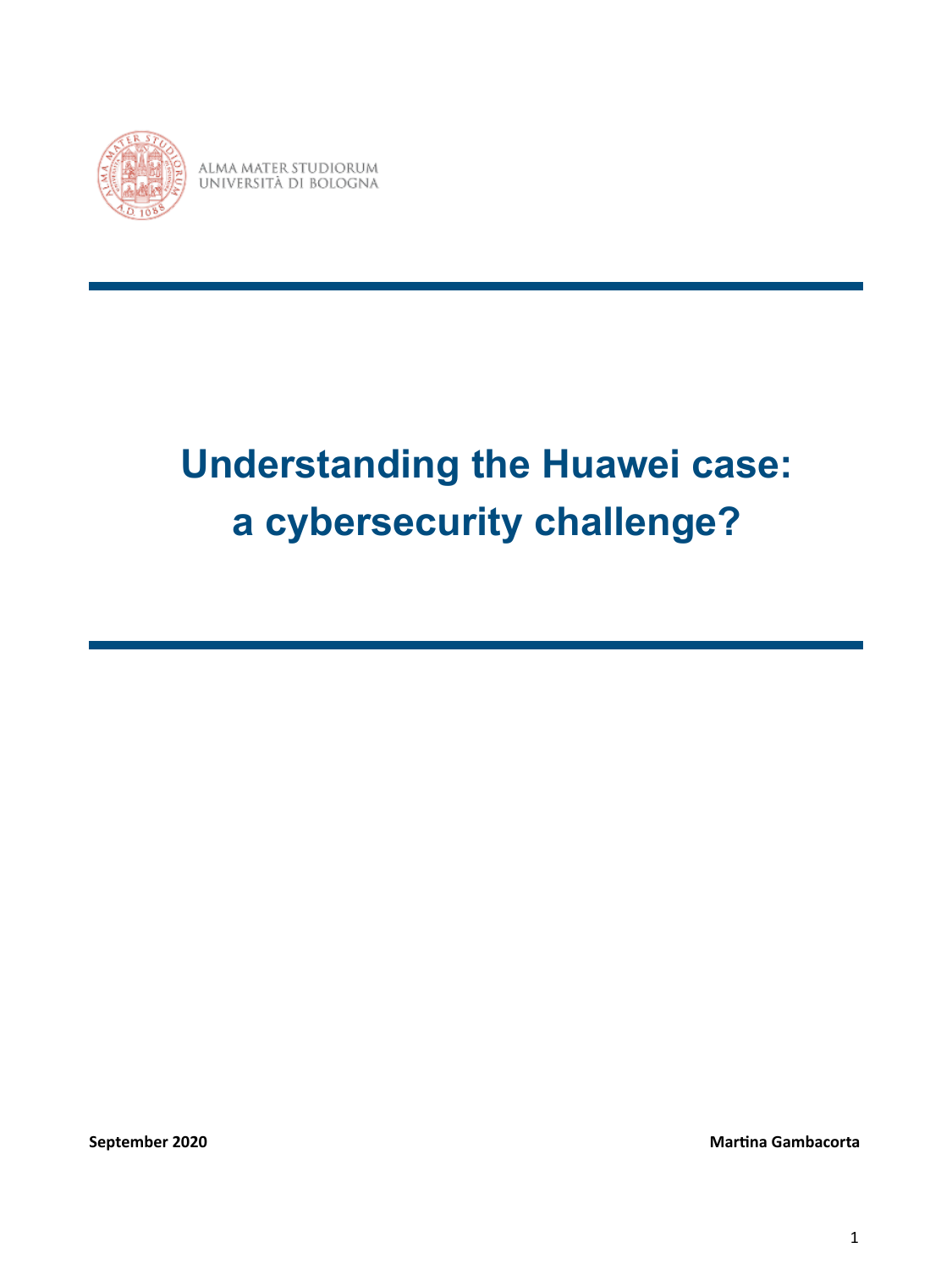# <span id="page-1-0"></span>**Abstract**

5G introduces new important challenges for the cybersecurity, due to the increased vulnerabilities. The suspicion on Huawei of being China-backed has driven many nations to implement specific measures in order to protect their 5G network infrastructures. While considering this frame, it is argued that the Huawei case has been largely debated for strategic concerns, but not for technical ones. Specifically, three of the Five Eyes Intelligence—US, Australia and UK—have opted for banning Huawei from the country's 5G infrastructure. In the case of the US-China trade-war reasons seem to be strongly political and commercial. Australia is mainly driven by geopolitical concerns, due to the fear of China's presence in the Pacific area. The UK initial position was merely commercial, until the Government shifted from considering Huawei potential risks as mitigable, to respond to the US pressure on its allies and replicate the US ban on Huawei. With regard to the EU, the Toolbox of risk mitigating measures proposes a softened approach that has merits, being able to bring together geopolitical, commercial and national security concerns. EU Member States—and some non-EU countries should decisively pursue the measures suggested and break a standoff that resembles that of a Cold War between US and China.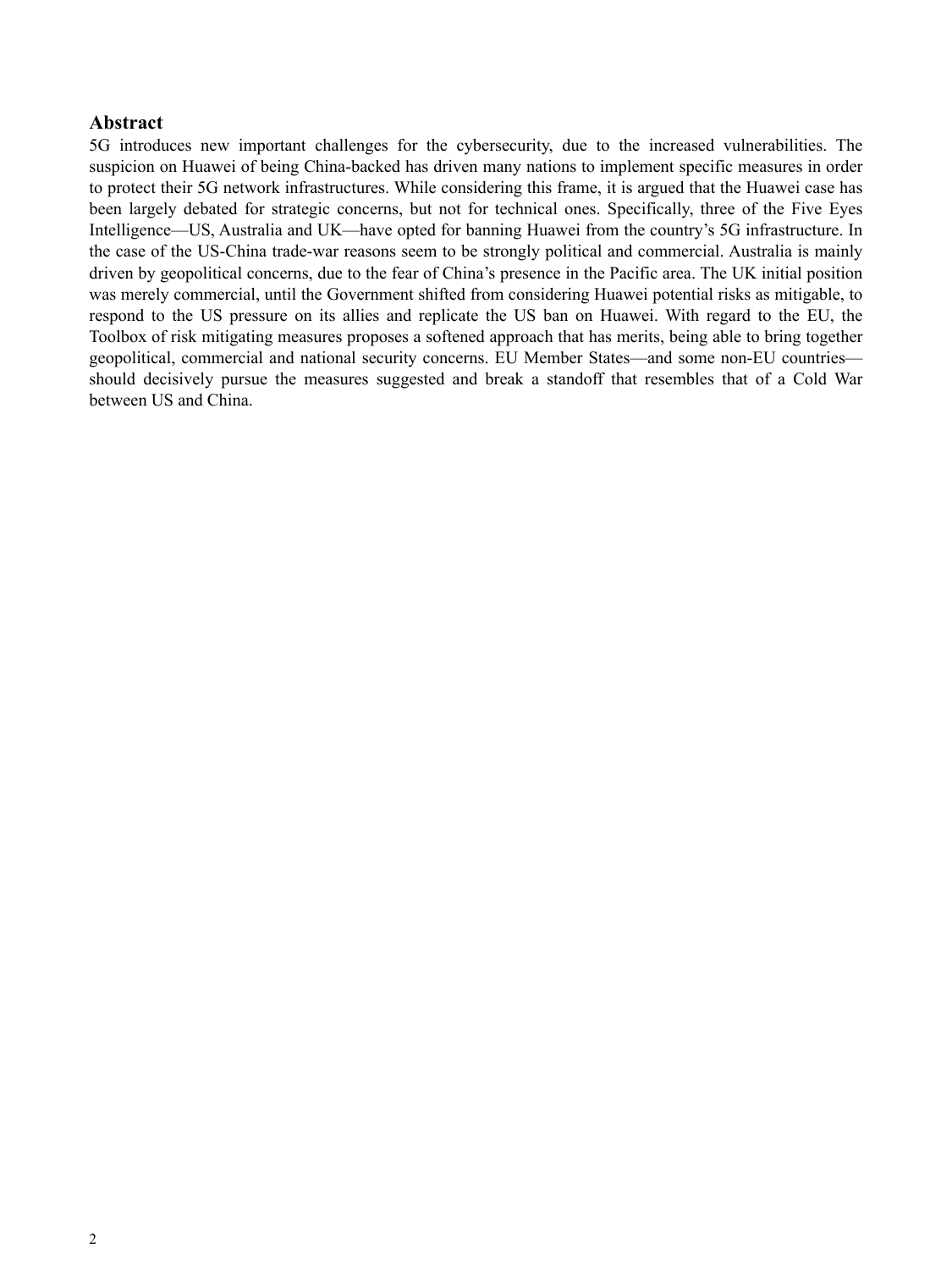# <span id="page-2-0"></span>**CONTENTS**

| Abstract                                        | $\overline{2}$ |
|-------------------------------------------------|----------------|
| <b>CONTENTS</b>                                 | $\overline{3}$ |
| <b>INTRODUCTION</b>                             | $\overline{4}$ |
| 1. HUAWEI AS A GLOBAL CHALLENGE                 | 5              |
| 1.1 5G: a new generation                        | 5              |
| 1.3 International constrain on Huawei           | 8              |
| 2. HUAWEI PRODUCTS SECURITY                     | 9              |
| 2.1 Past activity and product security          | 9              |
| 3. FROM A TRADE-WAR TO A STRATEGIC ACTION       | 12             |
| 3.1 Understanding the Huawei Ban: the Five Eyes | 12             |
| 4. A CYBERSECURIT Y APPROACH                    | 16             |
| 4.1 The EU 5G risk assessment                   | 16             |
| <b>CONCLUSION</b>                               | 17             |
| <b>REFERENCES</b>                               | 19             |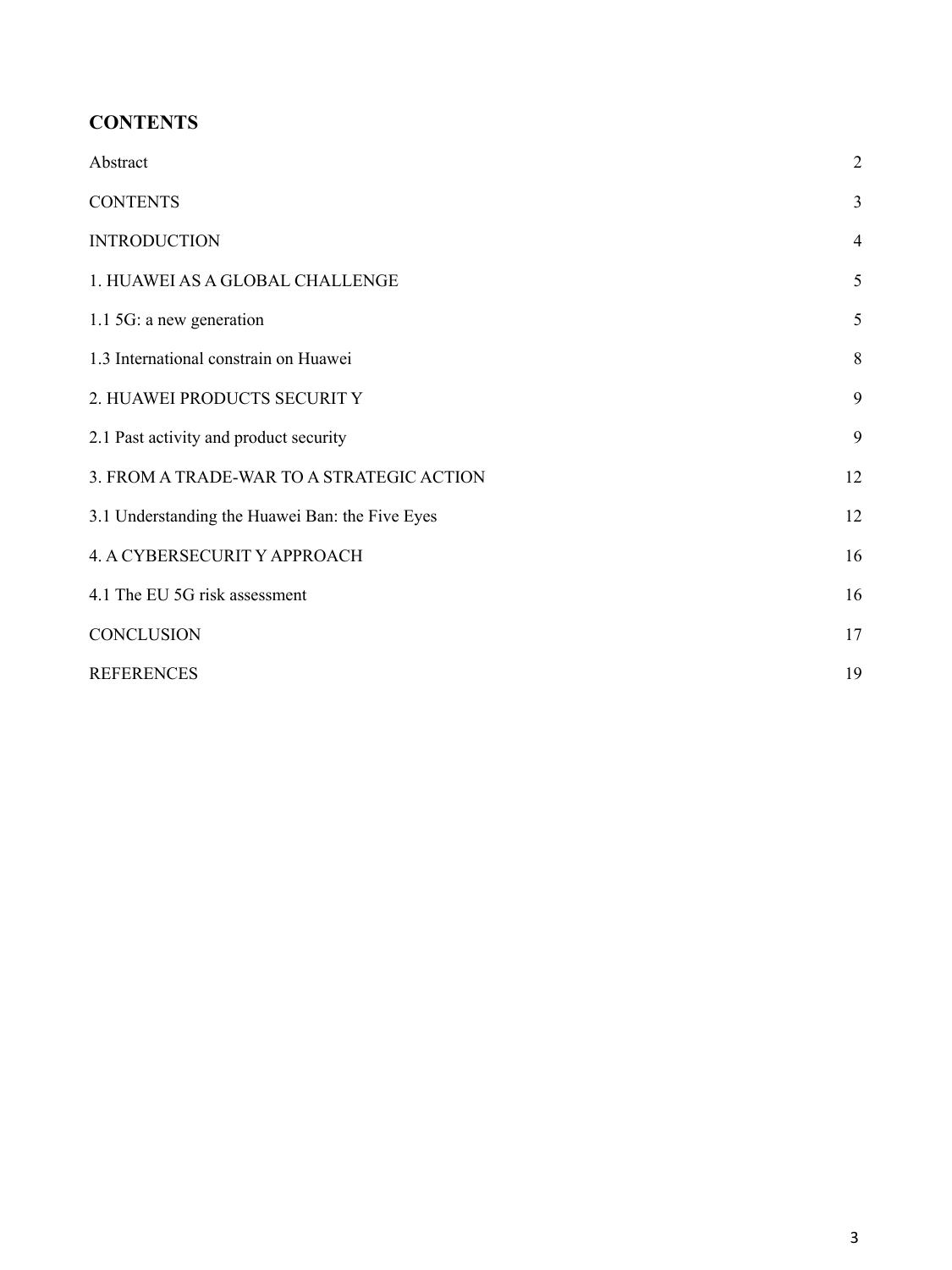#### <span id="page-3-0"></span>**INTRODUCTION**

5G is the Fifth Generation of wireless mobile technology that will be able to provide greater data speeds, lower latency, and simultaneous connectivity of different devices. 5G will result in an advance in robotics and automation, virtual and augmented reality, and artificial intelligence and machine learning–that will exponentially increase the traffic of data, the massive reliance on the Internet of Things (IoT) and the use of the latter in critical infrastructure. Therefore, a higher resilience on the 5G infrastructure will inevitably bring about new security threats and cybersecurity challenges that will aim at preventing espionage and cyberattacks, fully conscious that risks cannot be completely mitigated. Also, the risk of known or potential vulnerabilities that might be exploited by certain actors with mala fide intentions will have to be considered. In that regard, Chinese's company Huawei Technologies Co. Ltd is on the spotlight: it has become a crucial player in the global market because of the technological and commercial advantage, but the legal and political influence of the Chinese state on this technology industry does not reassure. The Chinese National Intelligence Law of 2016 requires companies to support and cooperate in the national intelligence work and China has publicly claimed to have an adversarial perception of the West, and a willingness to build a stronger global influence while pursuing its National Superiority Agenda that—among all—has largely based on cyber espionage. Moreover, international law seems to be devoid of any real power able to constrain Huawei. Confidence building is also a no viable solution in the short term: given the lack of any binding nature or any mechanism to ensure compliance, existing approaches have provided limited predictability and no lasting remedy, bringing about very little change in behavior.

Thus, the known capability and inclination of China that raised from the past activity in which Huawei was supposedly involved, suggests that 5G deployment is more than a technocratic matter and a comprehensive approach should recognize that the issue has both economic and national security implications. This is not to say that Huawei should not be considered technically speaking. Much of the policy debate has been missing the technical aspect and policy makers should consider it in an evidence-based discourse for or against Huawei. It is often argued that Huawei 5G equipment might allow Huawei and/or the Chinese government to access to that network and to execute espionage or military missions, but no concrete evidence is provided, at least publicly. Therefore, Finite State has embarked on a large scale study of the Huawei cybersecurity-related risks. Through its proprietary technology platform, more than 1.5 million files embedded within 9,936 firmware images from 558 different products were analyzed to check for risks including hardware backdoor credentials, insecure software practices, and the presence of known and 0-day vulnerabilities. In fact, Huawei provides almost all the components of 5G infrastructure: solutions for the core and radio access network or even tools and services to support 5G site planning, radio propagation analysis, and power consumption planning. The supply chain of a telecommunication equipment is drastically complex. Huawei, for instance, claims 150 global suppliers in the supply chain. In such a long chain of hardware, software, and service providers any component might contain critical vulnerabilities or backdoors that could be exploited; to secure them is to understand the complexity of the supply chain itself and assess its security vulnerabilities. The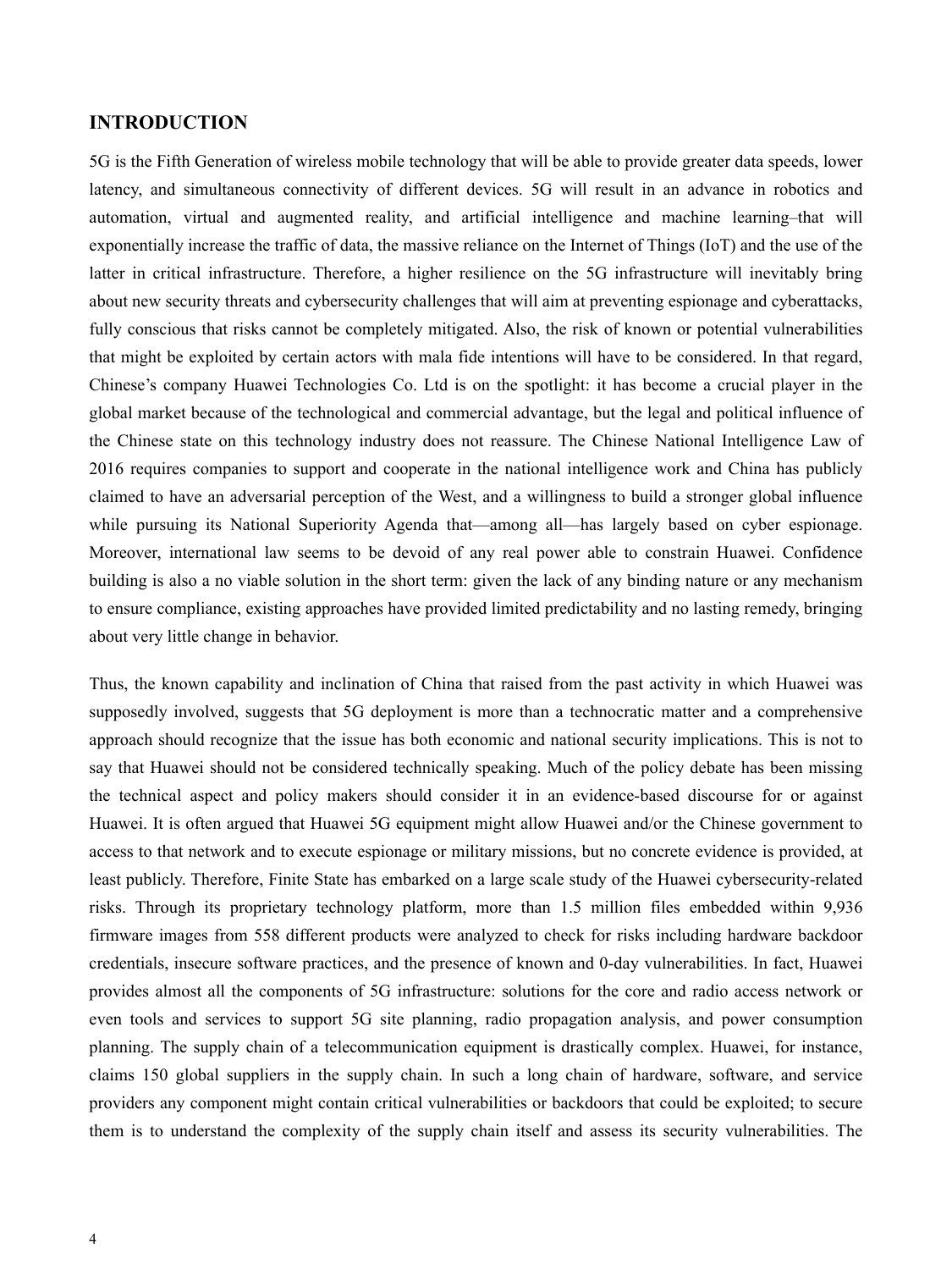results of the analysis show that Huawei devices quantitatively pose a higher risk than comparable devices from other vendors, and, moreover, updates are not improving the security of the devices.

Given this, the paper will organize as follow: chapter 1 illustrates the facts that has made Huawei a global challenge; chapter 2 presents Huawei products security vulnerabilities that emerges from more general challenges that a supply chain can pose, and measures that should be implemented to mitigate the risk; chapter 3 gives concrete example of different governmental responses—namely those of three of the Five Eyes Intelligence; finally, chapter 4 exposes the softened approach, evidence-based promoted by the EU toolbox of risk mitigating measures.

In this sense, the current study significantly contributes to the debate in several and important ways. The Huawei case has largely been politicized, to the extent that many nations have imposed a ban on the company in order to pursue a trade war, to asses geopolitical concerns or to preserve strategic alliances. Conversely, I will argue that the softened EU's approach has merits and should decisively be pursued by EU Members States that still found themselves in a standoff that resembles that of a Cold War between US and China. In an era where hacking and espionage are being increasingly common, nor an American vendor or a Turkish one could be fully trusted. The EU's approach, however, is a valid solution to bring together geopolitical, commercial and national security concerns.

# <span id="page-4-0"></span>**1. HUAWEI AS A GLOBAL CHALLENGE**

#### <span id="page-4-1"></span>**1.1 5G: a new generation**

As the connected future is pursued, the 5G race has become both a geopolitical and a security concern. 5G is enabling the digital economy of the future characterized by a lightning-fast internet connection; it is connecting billions of devices as part of the internet of things (IoT), and is allowing to realize transformative technologies like autonomous vehicles, telemedicine and unforeseen innovations. The evolution from 4G to 5G is advantaging both consumers and multiple industries. Global mobile data traffic are expected to grow eight times by the end of 2023, that is why a more efficient technology is needed. In this sense, these networks will be able to address the capacity needs from the growing mobile data traffic, while industries will base on new capabilities brought on by 5G. Due to its innovations, three are the specific areas of use. First of all, the enhanced *mobile broadband* ables to address traffic growth demands and higher consumer needs. For instance, the digitalization of enterprises increasingly requires human-centric usage of connectivity, such as access to multi-media content, 4k streaming on a mobile device or on-site live experiences. Second, the massive increase of the *IoT*, namely a network of physical objects, devices of all type and sizes, vehicles, smart phones etc. all connected, communicating and sharing information based on stipulated protocols with the aim of smart reorganizations, positioning, tracing and even personal real time online monitoring, online upgrade, process control and administration. 5G guarantees connectivity for millions of devices, while transmitting a low volume of non-delay-sensitive data thanks to a low bandwidth and not latency critical. Finally, the deployment of *critical IoT*, that refers to more efficient and innovative services used by a range of industries for the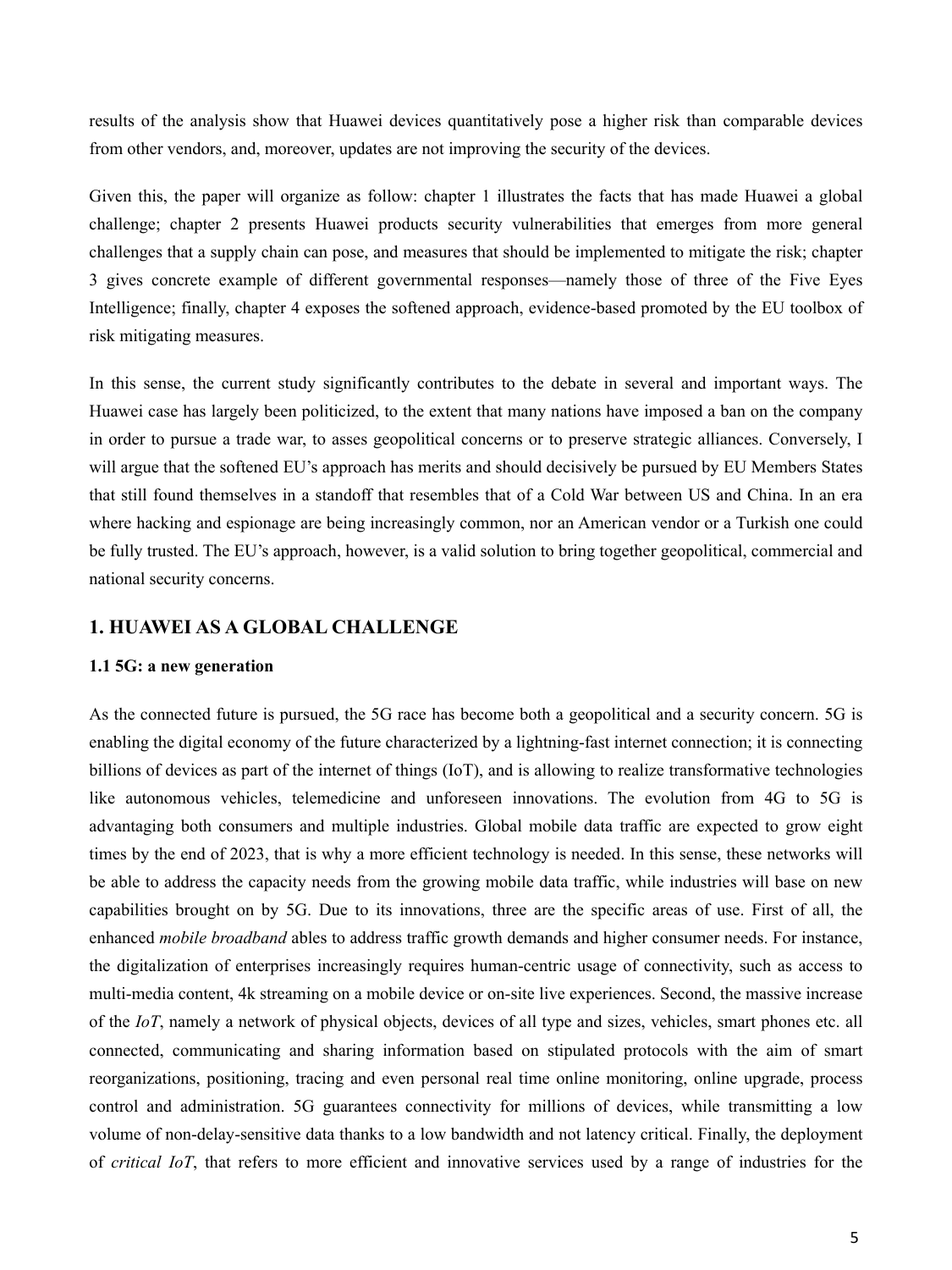reliably meeting time-critical communication needs. 5G allows an ultra-reliable, resilient and instantaneous connectivity as well as stringent requirements on availability, latency and throughput. Given the ubiquitous nature of this network, reliance on it will inevitably increase to the extent that critical industries transportation, energy, manufacturing, communication—will rely on it. As a consequence the possibility of espionage or cyber attacks will increase too, and the national security might be at stake.

#### **1.2 Why Huawei?**

Huawei is a big telecommunications equipment distributor and consumer electronics manufacturer, with headquarters in Shenzhen, Guangdong, China. Ren Zhengfei— previously a military technologists in the People's Liberation Army—founded the company in 1987, then expanded across more than 170 countries. Huawei has rapidly become the world's largest telecoms company and the second-largest smartphone company, behind Samsung, able, today, to supply servers, semiconductors, entire smart city and surveillance solutions. Among all Chinese companies, Huawei is thought to be particularly tied to the PRC security apparatus. The UK's Intelligence and Security Committee claimed a lack of transparency in its financial structures. CIA blamed the Party for the same reason. Motivations exist for the Chinese government to support the company, and due to authoritarian nature of the state, the Party has the capability to do so. Huawei receives a special treatment through soft loans that reached more than US \$30 billion before 2011, and increased thanks to two state controlled banks, China Development Bank and China Import an Export Bank. The Chinese attitude is confirmed by the countless low-interest loans to different developing countries to be spent on Huawei equipment such as data centers in Zambia, fiber projects across Africa and smart cities and surveillance projects in Kenya and Pakistan. Then, it has been reported a high degree of overlap between the personnel of the company and the apparatus:12,000 of Huawei's 160,000 employees are party members.

#### 1.2.1 Technological and price advantage

<span id="page-5-1"></span>The rise of Huawei is parallel to the Chinese national policy of technological superiority: it is the largest telecoms equipment manufacturer and[,](#page-5-0) unlike its adversaries<sup>[1](#page-5-0)</sup>, it can produce 'at scale and cost' all the elements of a 5G network. This allows Huawei and other Chinese telecommunications companies to have a visible and active role in the development of global 5G standards as well as to acquire a significant proportion of core patents for 5G. It is estimated that the 10% of the '5G-essential' industrial property rights in radio access solutions is held by China. Moreover, Chinese influence in the global standards organizations (ITU, 3G Partnership Project) is increasingly growing as it is demonstrated by the key positions held by Chinese representatives. Of course, the growth of Chinese technology companies in the global market is the result of

<span id="page-5-0"></span><sup>&</sup>lt;sup>[1](#page-5-1)</sup> Other Chinese telecommunications companies have noticeably contributed to the development of global 5G standards while acquiring a significant proportion of core patents for 5G. 5G equipment and services is provided for the 10% by Chinese companies, with Huawei and ZTE at the top. Also, China is increasingly influencing the global standards organizations (ITU, 3G Partnership Project) due to the key positions of some Chinese representatives.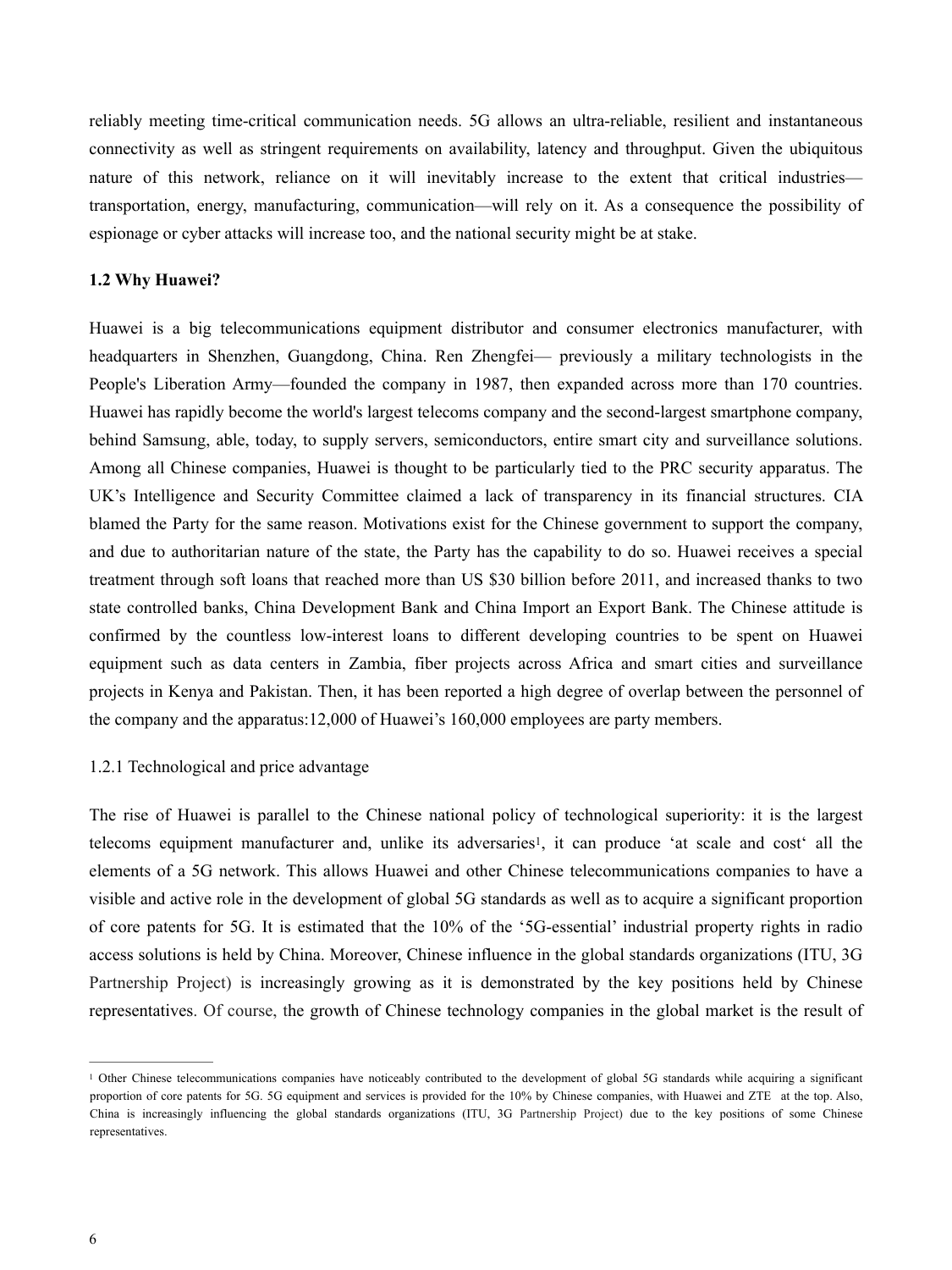the governmental industrial policy: Huawei's affordable pricing is a result of the preferential treatment of domestic providers, which control 75 percent of the Chinese market.

1.2.2 National superiority agenda and operations of influence

The determination of the People's Republic of China to become a digital technology superpower dates back to China's 2006 long-term national innovation strategy that supposed the efforts of the government through focused investment into technology research and development. Security concerns, as well, around the use of Chinese technology are as old as its rising position on global markets. Its strategy of deterrence is two-sided and, as such, contradictory—from the one hand, China is hiding the maximum level of capability while from the other hand, it is giving signal of its capability to deter other states. Chinese technology companies embrace innovation and quality while maintaining affordable costs, and for this, they occupy a significant position in the global market. However, Western countries perceive the legal and political influence of the Chinese state over its companies as threatening. China has implicitly declared its adversarial perception of the West, and has been seeking a stronger global influence that made use, among all, of cyber espionage practices. As a result, Western government officials and the security community are concerned with the possibility of Chinese companies to be deployed by the Chinese government with mala fede intentions. In fact, China has a bad reputation for persistent industrial espionage, especially for several Chinese technological companies having targeted academia, industry and government facilities with the aim of collecting secrets in the economic and political sector.

# 1.2.3 Legal and political frame in China

With the Chinese National Intelligence Law of 2016, companies are required to support and cooperate in the national intelligence work, while the state is supposed to provide protection of them. At the same time, the 2014 Counterintelligence Law claims some obligations for the most relevant organizations and individuals that are demanded to provide information, facilities and other type of assistance. Considering the relationship between technological companies and the Chinese government, private companies are likely to be used as vehicles for espionage. And in fact, the Czech NCISA assessment notes that companies usually do not refrain from such cooperation.

The difference between the Chinese and the Western approach to individual rights is also a matter to discuss. The EU position strictly acmes at protecting individual privacy and restricting mass surveillance (i.e. the General Data Protection Regulation (GDPR) and several judgments by the European Court of Justice), and together with the United States—the EU has implemented a solid intellectual property protection policy. Conversely, the Chinese national policy clearly serves state interests over private ones.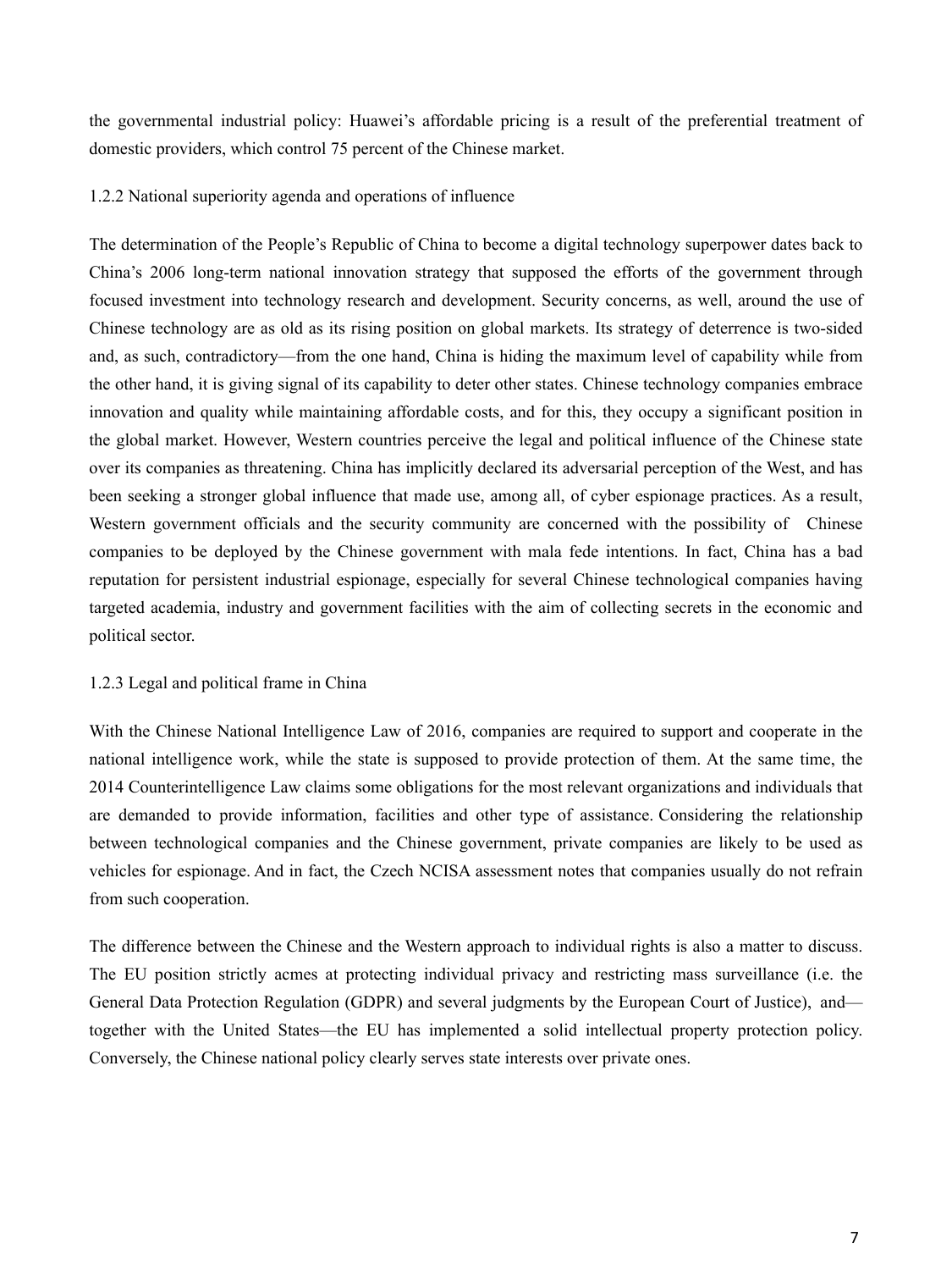#### <span id="page-7-0"></span>**1.3 International constrain on Huawei**

<span id="page-7-2"></span>Vis-à-vis this frame, what is lacking—or pretty weak—is a proper judicial or public oversight to constrain the Chinese state willing. There are no international actors charged with attribution of cyberattacks, assessment of retaliatory actions against the perpetrators and prevention of accidental retaliation against innocent targets. Developing universal rules, or laws governing the cyber governance present a very challenging problem for worldwide actors and most of the actual efforts have been unsuccessful. Roots have to be found in the core definition of sovereignty, defenses, and legal systems that differentiate in societal norms. For instance, acts of espionage within the country of operation are punishable under domestic law<sup>2</sup>[,](#page-7-1) but espionage is not directly addressed in international law—apart from specific acts such as a cyber operation that violate sovereignty or constitute prohibited intervention. As well, a state obstructing another state from exercising its sovereignty constitutes violates international law. However, to qualify cyberoperation as violation of sovereignty, the degree of infringement on the territorial integrity and the presence of interference with inherently functions of the target state is to be considered. Also, the nature and degree of state inclusion in the operation is determinant for the activity to constitute a breach of international law. Merely identifying an exploitable vulnerability in Huawei network, has little significance from an international law perspective. In this regard, applicable international law and treaty regimes to constrain China's behavior do not offer security assurances to Western governments.

To boost confidence-building, the UN promote state restraint in resorting to the use of cyber tools for malicious operations and encourage cooperation between states in order to reduce the risk of misunderstanding and miscalculation in cyberspace. Most of the recommendations aim at preventing harmful ICT practices, enhancing the exchange of information and the coordination and cooperation between participating states. The norms and confidence-building measures (CBMs) proposed by the UN found application in the Organization for Security and Cooperation in Europe (OSCE), G7, G20 and the EU, but the lack of any binding nature, any mechanism to ensure compliance indicates that existing approaches have provided limited predictability and no lasting remedy, bringing about very little change in behavior.

Alternative avenues have been explored too, even if not pertaining to standard conflict-prevention measure in cyberspace. While coupling cyber-related negotiations with a broader political dialogue, the US, China and Russia concluded bilateral cyber agreements in an effort to de-escalate mounting political conflicts. For instance, against the growing accusations to China in 2015, which concerned its economic cyber espionage operations in the US, President Barack Obama and Chinese President Xi Jinping defined a 'common understanding' on curbing such activities: both leaders committed that their governments would not knowingly support the cyber theft of corporate secrets and business information. Although the hopes were high, the validity was to be proved, and in fact, just a year after the agreement was signed and amidst an unfolding trade war, the US accused China of violating the agreed rules.

<span id="page-7-1"></span><sup>&</sup>lt;sup>[2](#page-7-2)</sup> For instance, an exclusion of Huawei from domestic could be assessed for disproportionality.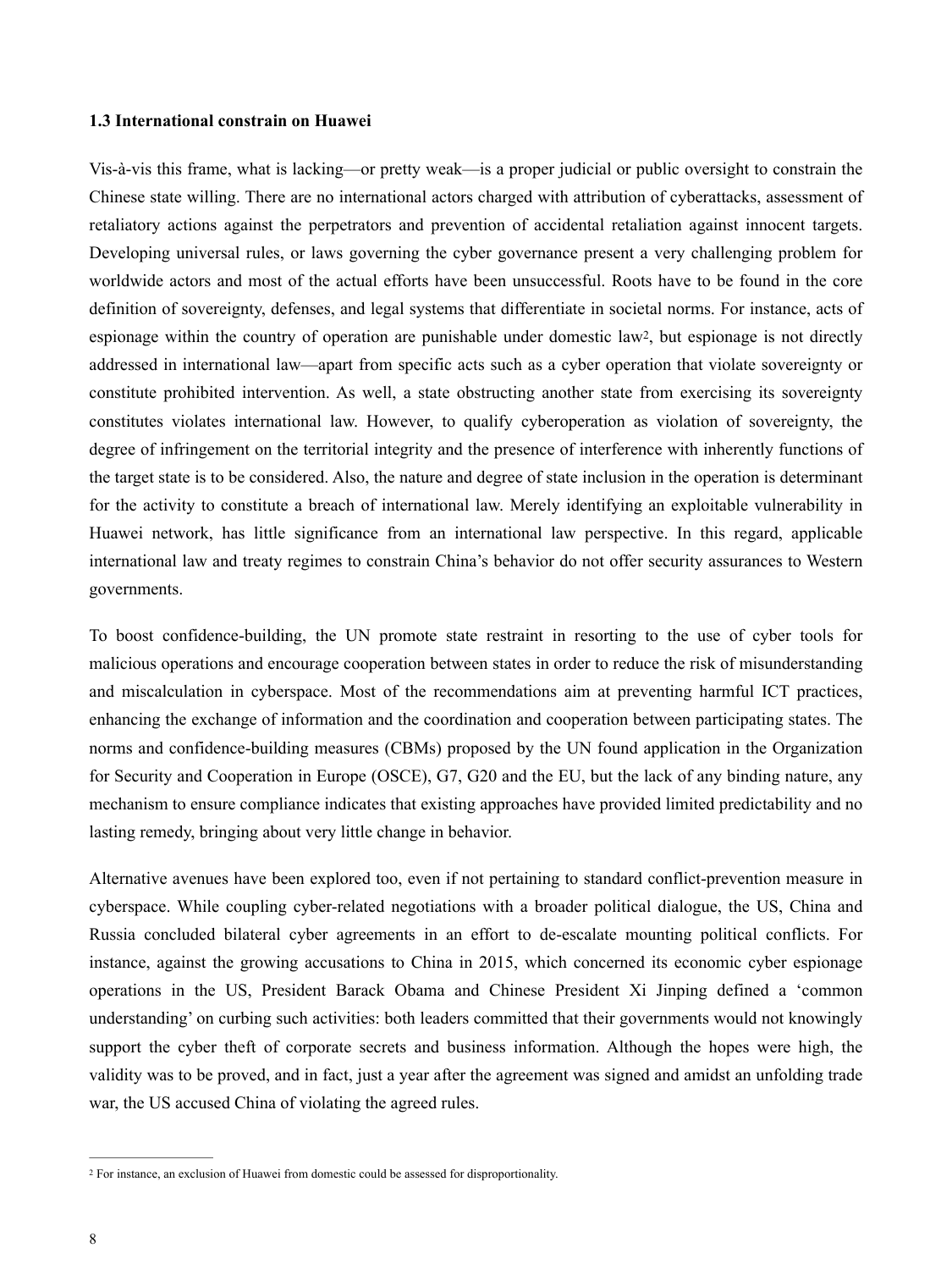# <span id="page-8-0"></span>**2. HUAWEI PRODUCTS SECURIT Y**

# <span id="page-8-1"></span>**2.1 Past activity and product security**

<span id="page-8-5"></span><span id="page-8-4"></span>Given the aspects previously considered, Huawei has faced significant criticism related to the security risks of its products, resulting in many western governments ban on the company. Nevertheless, the same governments have never made available the technical concerns on Huawei vulnerabilities basing their discourse merely on geopolitical and legal issues. In order to provide a context to the current debate on Huawei security risks, the company's past activity must be narrated. In fact, the company has been repeatedly blamed for industrial espionage, th[e](#page-8-2) 2003 Cisco case<sup>3</sup> and the 2014 T-Mobile lawsuit<sup>4</sup>[,](#page-8-3) and for violation of international economic sanctions against Iran and North Korea, particularly significant given that Huawei uses components produced in the US. Then, the company is actually being investigated by the US for fraud and theft of intellectual property. Australian intelligence reports in 2018 indicated that Huawei personnel were used to access codes to infiltrate foreign networks. In January 2018, the African Union's Ethiopia headquarters saw data exfiltrated from its network every night for five years and then sent using Ethio Telecom, whose network was built by Huawei and ZTE. The Chinese government had primarily funded the African Union headquarters, while a company owned by the Chinese state had built them and described them as a 'gift.' Canada and Poland have detained two Huawei officials, one related to the US investigations mentioned above (involving Huawei's chief financial officer, daughter of the founder and president of Huawei) and the other on grounds of espionage. Of course, Huawei rejected all these accusations. Given the rejections, spying reports could only but underline the 'potential' of Chinese government espionage operations. The NSA planted backdoors in Cisco's products for years, and so could could do the PLA. In May 2019, Dutch intelligence agency AIVD found backdoors on Huawei equipment belonging to a Dutch carrier and worked to determine whether or not they were used for spying by the Chinese government. Vodafone—the European biggest phone company—also found backdoors in some Huawei products' software and denounced the possibility of Huawei unauthorized access to carrier's fixed-line network in Italy, responsible for providing internet service to millions of homes and businesses. This occurred after 2011 Huawei promises to remove backdoors and security vulnerabilities in home internet routers. After that, Vodafone identified additional backdoors in the optical service nodes—parts of its fixedaccess and responsible for transporting internet traffic over optical fibers and broadband network gateways, which allow subscriber authentication and access to the internet. In July 2012, during a presentation at Defcon, Felix Lindner and Gregor Kopf denounced several critical vulnerabilities in Huawei routers to announce that they uncovered several critical vulnerabilities in Huawei routers (models AR18 and AR29) which could be

<span id="page-8-2"></span><sup>&</sup>lt;sup>[3](#page-8-4)</sup> Cisco, an American company leader in IT, networking and cybersecurity, accused Huawei of industrial espionage and copy of data codes and serial numbers used in routers. Cisco also claimed that Huawei copied Cisco's technical documentation and Cisco's text in Huawei's user manuals for routers and switches. Moreover, Cisco charged Huawei for having copied Cisco's command line interface (CLI) and the corresponding screen displays. It was a case of unlawful copying of intellectual property. Huawei did not immediately respond to the inquiries. 20 months later, the lawsuit resulted in agreements between the two companies. The competition of the lawsuit comes a review of of Huawei's product and after Huawei stopped the sale of products at issue. Also, Huawei agreed to change its command line interface, user manuals, help screens and portions of its source code to address Cisco's concerns.

<span id="page-8-3"></span>T-Mobile accused Huawei for stealing Intellectual property by stealing parts of a smartphone testing robots called Tappy, and copying operating software [4](#page-8-5) and design details. Huawei admitted that two employees acted inappropriately, while disagreeing with the larger trade secrets claimed in the case. However, the jury actually charged Huawei and awarded T-Mobile with \$4.8 million.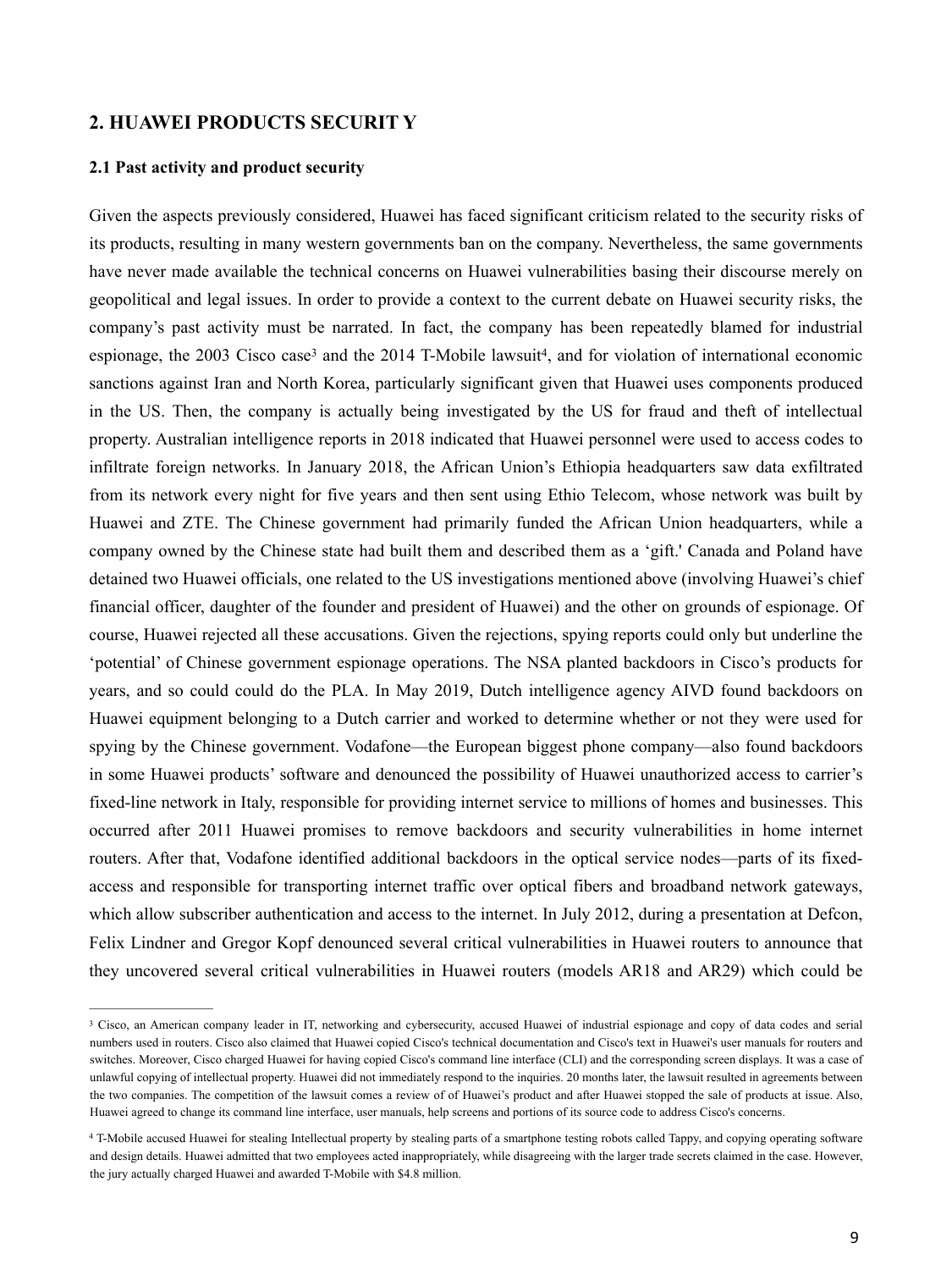potentially exploited to remotely access the device. Also, Lindner and Kopf criticized a certain lack of transparency in Huawei security issues.

<span id="page-9-3"></span><span id="page-9-2"></span>The [5](#page-9-0)G infrastructure has many components and Huawei provide almost all the solutions for the core<sup>5</sup> and radio access networ[k](#page-9-1)<sup>[6](#page-9-1)</sup> or even tools and services to support 5G site planning, radio propagation analysis, and power consumption planning. The supply chain of a telecommunication equipment, however, is drastically more complex. Huawei, for instance, claims 150 global suppliers in the supply chain. In such a long chain of hardware, software, and service providers any component might contain critical vulnerabilities or backdoors that could be exploited; to secure them is to understand the complexity of the supply chain itself. Cybersecurity become harder when users cannot trust vendors; nevertheless, regardless of intent, security vulnerabilities remain.

# 2.1.1 Supply chain security challenge

Hardware attacks are the most devastating attacks of the supply chain attack surface. There are no confirmed backdoors in hardware that are currently being deployed but in recent years security researchers have warned of the power and stealth of a potential compromised hardware. Nonetheless, suspicion and speculation largely accuse government of being involved. Edward Snowden accusations against the NSA are emblematic. In fact, attacks of this kind are hard to detect and no software for cyber defense can truly overcome an hardware backdoor, not even patch it after detection. Backdoors can also be found on firmware and software that have emerged as the attack surfaces of choice due to the difficulty in being detected. Attacks can have many forms, for instance, using a known and default username and password to a device. Moreover, the continuous update of firmware and software makes the issue even more challenging. One of the most challenging aspects of supply chain security for devices is that the supply chain does not end the moment a device is placed on the network. The regular update is supposed to patch vulnerabilities, but at the same time it can completely change the software of the device so that —without a strong security regime imposed by the equipment manufacturer —developers or or suppliers could insert malicious code into a firmware that could stay undetected. In 2014, the Russian threat actor group known as Energetic Bear applied this same technique to target several software of the Industrial Control Systems (ICS) destined to critical industrial and energy networks. As a result, more than 250 companies were affected.

# 2.1.2 Huawei devices vulnerabilities

Given this, the policy debate has focused on the assumption that Huawei equipment in 5G networks may allow Huawei and/or the Chinese government to access that network for espionage or military missions. Nevertheless, no public proof has never been released by any intelligence agency or government body. Finite

<span id="page-9-0"></span><sup>&</sup>lt;sup>[5](#page-9-2)</sup> The central part of the 5G infrastructure, for new functions related to multi-access technologies

<span id="page-9-1"></span>Responsible for the connection of individual devices to other parts of a network through radio connections [6](#page-9-3)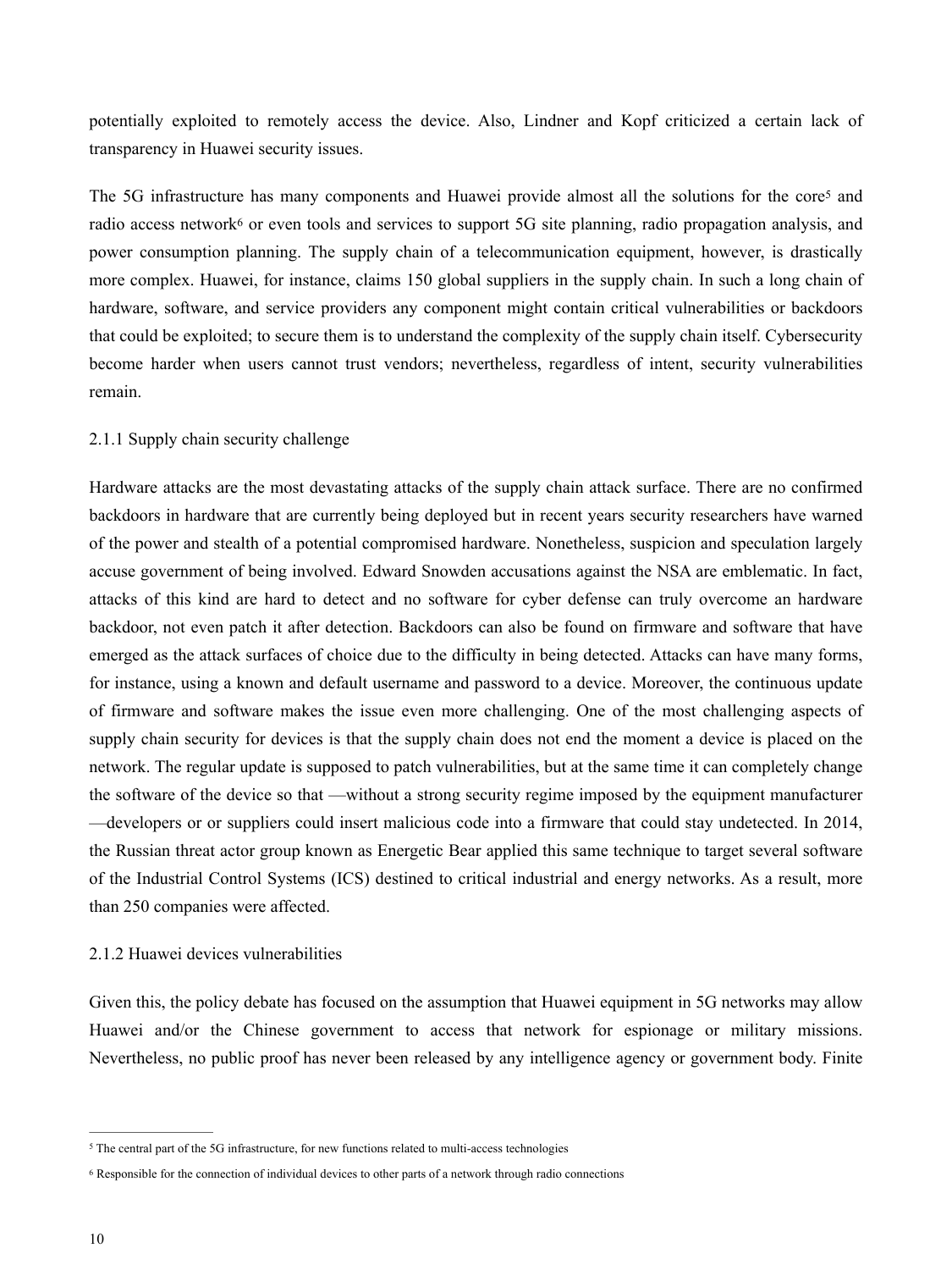<span id="page-10-1"></span>State<sup>7</sup> has embarked on a large-scal[e](#page-10-0) study of the Huawei cybersecurity-related risks. Through its proprietary technology platform, more than 1.5 million files embedded within 9,936 firmware images from 558 different products were analyzed. Given the supply chain challenges previously mentioned, the analysis aimed at detecting risks including hardware backdoors, unsafe use of cryptographic keys, signs of suspicious software development practices, and the potential presence of 0-day vulnerabilities. Technical analysis cannot prove malicious intent; however, backdoors were found in 55% of the total tested devices, on average 102 vulnerabilities were known, while substantial evidence proves that 0-day vulnerabilities were abundant. To sum up, Huawei devices appeared highly compromised, more than other vendors' devices. Moreover, Huawei claims increasing security and transparency, while this study showed that updates were actually decreasing them.

The weak security posture and the high number of vulnerabilities in Huawei devices should primarily drive policy makers. After that, the risk assessment process must consider the geopolitical and legal environment related to the country's infrastructure and suppliers.

# 2.1.3 Risk mitigation

These conclusions lead to ask whether or not it is possible to manage the risk. If the right amount of resources are applied, it is always possible to mange risk. There are examples of supply chain security efforts that are emblematic. The UK Huawei Cyber Security Evaluation Centre (HCSEC), founded in 2010, is probably the most comprehensive approach aimed at securing the telecom supply chain. The objective is the mitigation of perceived risks that arise from the involvement of Huawei in the UK critical infrastructures; it evaluates and reports security evaluations of a range of Huawei devices of which the source code are acceded and verified.

5G can be deployed securely, and the improvement in lives and society that it will lead to, will be safe. Of course, the risk of a cyber attack cannot be completely eliminated. However, a comprehensive supply chain risk-mitigating network plan, constantly monitored, can enormously minimize risks. The first step is verifying the security posture of the devices. Firmware analysis, for instance, can provide a clear and secure image of the company, against potentially politically charged accusations. The firmware can be analyzed through automated analysis tools. Every device should be analyzed, in oder to understand exactly what devices make part of the network and how they are being configured. Firmware verification and network monitoring agents can be deployed inside the endpoint, in order to report software information, patch levels, running services etc. Monitoring must be passive and constant over time, rather than periodical. More generally, it is crucial to understand the organization's supply chain and model contracts with partners in order to conduct independent security tests and corresponding security updates. In that regard, transparency directly bring about a better security assurance.

<span id="page-10-0"></span>Finite State is a cybersecurity agency with backgrounds in the US Intelligence Community. Headquartered in Ohio, its aim is to protect the devices by [7](#page-10-1) finding vulnerabilities and threats with the supply chain.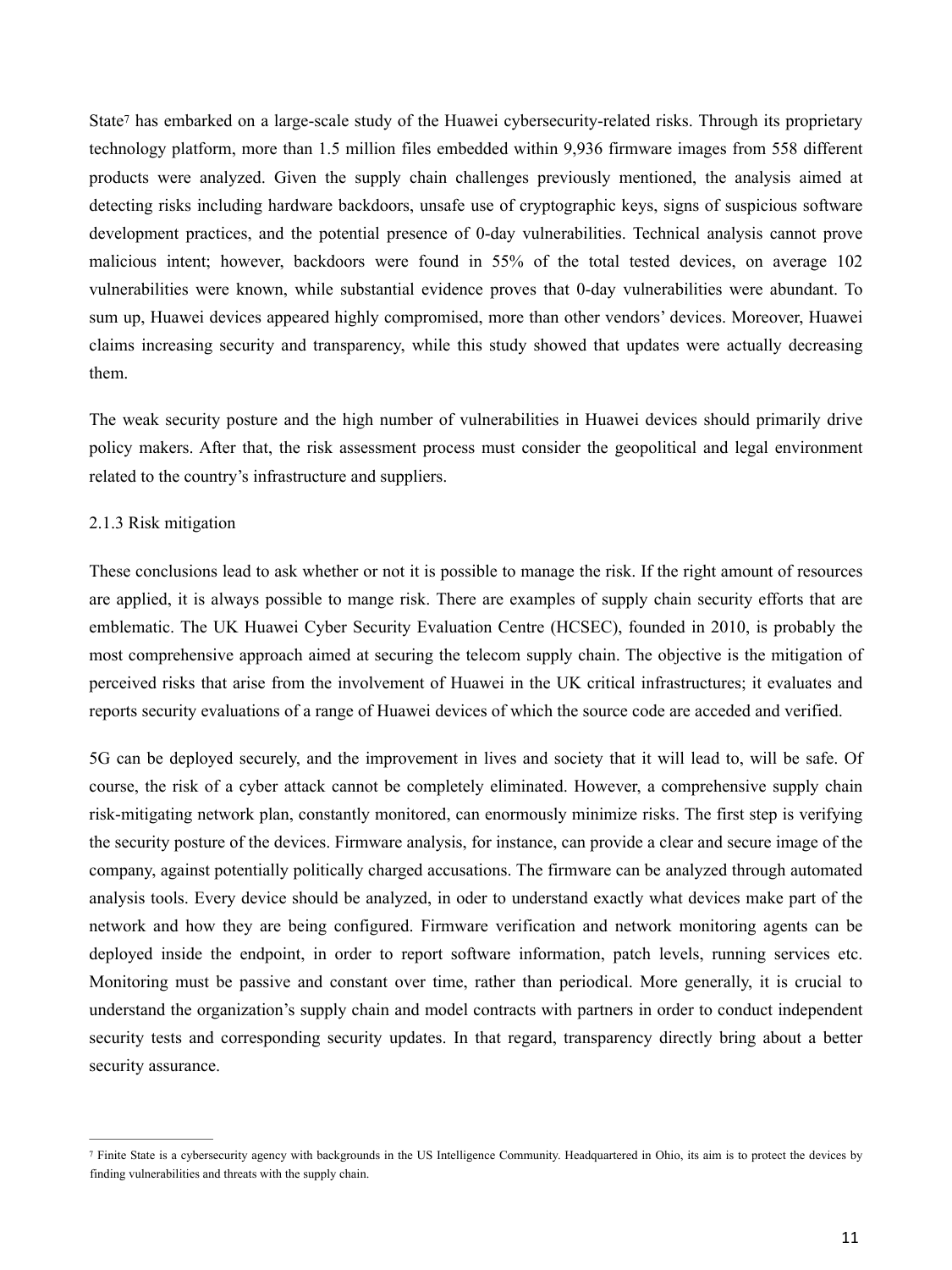In this sense, governments—and thus customers of the 5G equipment—should pursue a risk management approach by developing a proper cybersecurity protocols. For instance, it should include constant behavioral analysis of many device through advanced machine learning algorithms that can compare those device to baseline models of that device, its firmware, and its category. The following step is then the establishment of a dialogue with vendors that aims at sharing the findings and patching potential vulnerabilities.

# <span id="page-11-0"></span>**3. FROM A TRADE-WAR TO A STRATEGIC ACTION**

#### <span id="page-11-1"></span>**3.1 Understanding the Huawei Ban: the Five Eyes**

This frame has led many western states to discuss about the eventual ban of Huawei from the build-out of 5G infrastructure. Specifically, as Huawei embarked on major projects, the Five Eyes—an Anglophone intelligence alliance between Australia, Canada, New Zealand, the United Kingdom and the United States focused a great amount of interest in Huawei. While the UK and Canada, appeared incline to manage cybersecurity risks, the US and Australia, were determined to eliminate them. This latter approach is clearly the most straightforward if considering national security factors only, but the calculation becomes complicated if taking into consideration geopolitical and economic factors.

#### 3.1.1 The US and the trade-war

<span id="page-11-3"></span>The story of US vs Huawei dates to 2008 with the US barring Huawei from buying 3Com and parts of the wireless division of Motorola. In 2010 Huawei and ZTE were excluded from Sprint from telecommunication contracts while in 2011 Huawei participation in the US National Emergency Communications Network project was denied. During the Obama administration Ralls Corp—owned by executives of China's largest machinery manufacturer Sany Group—was banned from owning four wind farms in Oregon. The common thread was 'national security concern'. In 2012, the long standoff during the Obama 'pivot to Asia'<sup>[8](#page-11-2)</sup> resulted in Huawei and ZTE being adjudicated as a 'security threat' to the US. In 2018, Huawei was growing at an astonishing pace, Donald Trump's attitude was to combat China and its unfair trade practices. That was the beginning of the still-ongoing US-China trade war. It concerned politics, tariffs, and international law, while also touching on intellectual property theft. In May 2019 Trump introduced Huawei on the Entity List, which includes all the companies unable to do business with any organization that operates in the United States. A week after a 90 day reprieve kickstarted the Huawei ban which could make arrangements until August 19, 2019. This 90-day reprieve was extended three consecutive times. On February 2020, the US government issued a final 45-day reprieve: the Huawei ban would have taken full and permanent effect by April 1, 2020. In the previous months, ARM Holdings announced the definitive ban on Huawei, in order to comply with all the regulations assessed by the U.S. government. This resulted in a halt for Huawei in the access to current and future chip designs and similar breaks from Google and Microsoft. A total blockade on the company's US partners.

<span id="page-11-2"></span><sup>&</sup>lt;sup>[8](#page-11-3)</sup> It was a yearlong congressional investigation into Huawei and ZTE, provider of telecommunications equipments.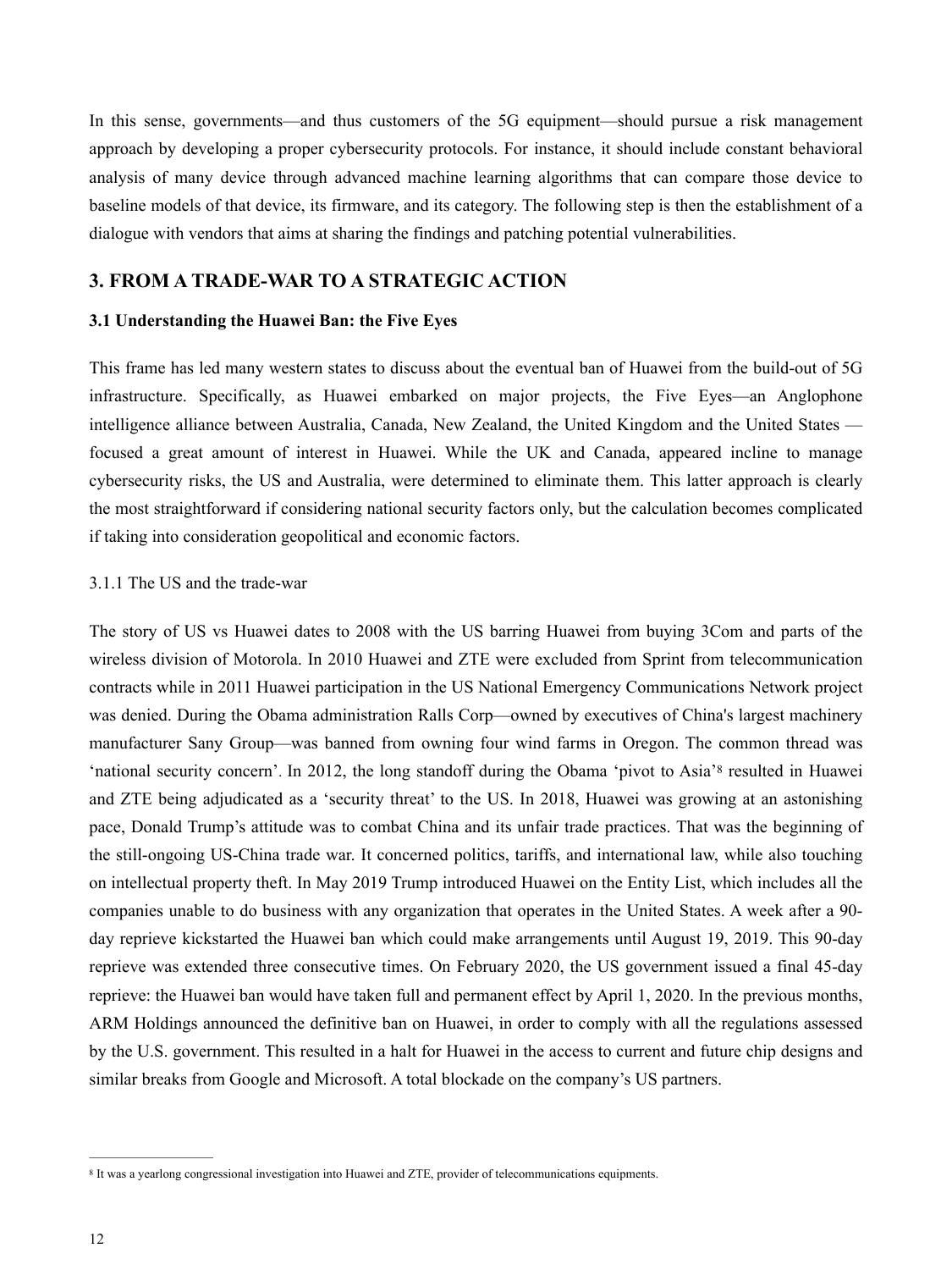Being a main supplier of network infrastructure, concerns about Huawei have firstly focused on cell towers rather than on cellphones. Any hard evidence of backdoors in Huawei's cell towers was found, but probably, there was no need. The risk was too high and Huawei was to be excluded from the most sensitive components of the 5G infrastructure installed on American soil. Cell networks were potential target for Chinese espionage, thus creating a high risk of Chinese surveillance agencies using them to put malware into the network, whether through Huawei or not. In this sense, the ban on android and other components seemed more a trade issue rather that a security one. Of course, just the lack of smoking-gun evidence of a company manipulating hardwares of foreign government could not be decisive enough to ban that company's equipment in 5G networks. However, the company's past activity could not persuade certain foreign governments and leverage their perception of the risk. This may explain why Western governments broadly perceived Huawei as a security risk, and why they differed on the management and the mitigation of that risk.

#### 3.1.2 Australia and geopolitical concerns

Australia was the first state in the Five Eyes intelligence alliance that, in August 2018, obliging its telecommunication carriers to not purchase 5G equipment and services from Huawei. Canberra did not provide a detailed technical explanation to support its decision, and it was unclear whether the choice came from a geopolitical concern or a security threat. The presence of Huawei in Australian 5G networks is not likely to significantly alter the risk of current Chinese espionage, as the risk is already high. 5G may only slightly increase the probability of sabotage and its consequences. Huawei's exclusion may only slightly reduce vulnerabilities.

Australia's decision on the Huawei ban from its 5G networks caused a hostile response in China, since it was the first worldwide. It followed an increasingly complex debate within Australia about China's security intent and actions, that included the issue of 'territorial expansionism' and influential attitude on the Australian domestic politics. Then, the Telecommunications and Other Legislation Amendment Act 2017 entailed obligations on carriers to protect the confidentiality of communication of telecommunication networks and facilities from the risk of espionage and sabotage in time of war or crisis. All technical arguments were dismissed, namely that Huawei equipment could be safely used in the periphery of the network—or edge while excluded from the sensitive core. Conversely, it was argued that 5G design supposes that sensitive functions—that are currently performed in the physically separated core—gradually move closer to the periphery of the network. Put simply, it was claimed that no distinction between core and edge really exists. In that regard, traditional technical mitigation tactics would become obsolete. The debate has strongly focused on the risks of possible backdoors in hardware or programming of software that allows access to Chinese spies or saboteurs. Nevertheless, the debate did not consider that Chinese spies and saboteurs, like their US and Russian counterparts, have myriad of other alternatives to access Australian communications content and infrastructure. For instance, the Stuxnet attack on Iran's nuclear programme occurred through German equipment; Chinese attacks on Australia have been delivered by exploiting vulnerabilities of commercial software such as Microsoft. Moreover, 5G cannot be uniquely internal to Australia. Internet-based services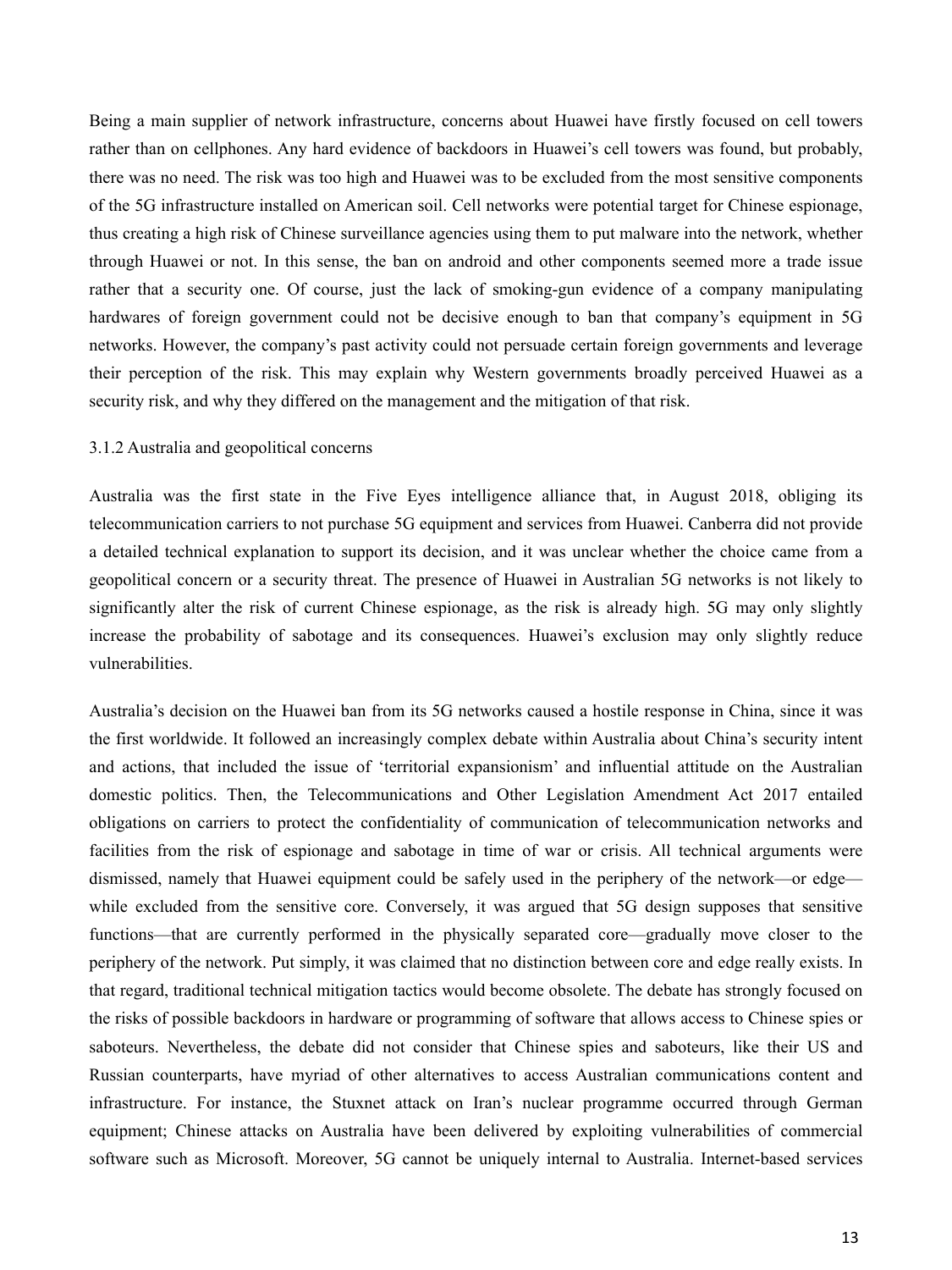such as Facebook, Google or Netflix are being provided by servers in other countries, which means that 5G systems will communicate with and rely on Huawei-equipped networks in Indonesia, Singapore, China and South Korea. To give an example, China is collaborating with the International Civil Aviation Organization, and its members, for the integration of 5G technologies—Huawei-equipped—into aircraft. Once aircrafts enter Australian airspace, they will be unavoidably connected to Australia's air-traffic control systems. Given this, China could be able to access Australian communications despite the fact that its companies do not have primary contracts for the country's 5G network equipment. In that regard, cyber espionage should be managed through specific cybersecurity strategies, even if—it must be said—the risk of sabotage is harder to mitigate. However, cyber disruption or sabotage of a network in a 5G environment are not that straightforward. Mobile networks are part of larger and complex telecommunications infrastructures. Huawei Chinese-backed attempts of sabotage would have limited effectiveness, or could even fail.

# 3.1.3 The UK and new challenges for the cybersecurity

In 2011 the UK government established the Huawei Cyber Security Evaluation Centre (HCSEC) to face potential risks of Huawei's involvement in UK critical infrastructure. HCSEC evaluates the security of Huawei products introduced in the UK telecommunications market and develops new tools and techniques to guarantee security in the telecommunication. The Centre has often found certain vulnerabilities but Huawei has immediately remediated, and has worked on the Huawei's basic engineering and security processes and code quality, resulting in a more secure Huawei product.

On March 2019, the HCSEC published the Huawei Cybersecurity Evaluation Centre oversight board annual report addressed to the National Security Adviser of the United Kingdom stating that the board can "provide only limited assurance that the long-term security risks can be managed in the Huawei equipment currently deployed in the UK" (Original report, 2019). Moreover, the report has highlighted that much of Huawei's software "lacks basic engineering competence" and "significantly increased risk to UK operators", and that some coding practices are hard to audit and could only be managed by "developers... actively working to hide bad coding practice rather than fix it" (Original report, 2019). Finally, HCSEC warned that "it will be difficult to appropriate risk-manage future products... until the underlying defects in Huawei's software engineering and cyber security processes are remediated..."(Original report, 2019), and that the board "has not yet seen anything to give it confidence in Huawei's capacity to successfully complete ... its transformation program that it has proposed as a means of addressing these underlying defects."(Original report, 2019).

Anyway, the HCSEC identified 3 main risks to the UK's 5G infrastructure:

1. The loss of availability—as a taking down—of one or more mobile networks may cause a knock-on impact to the country and wider economy due to the inability of people to communicate.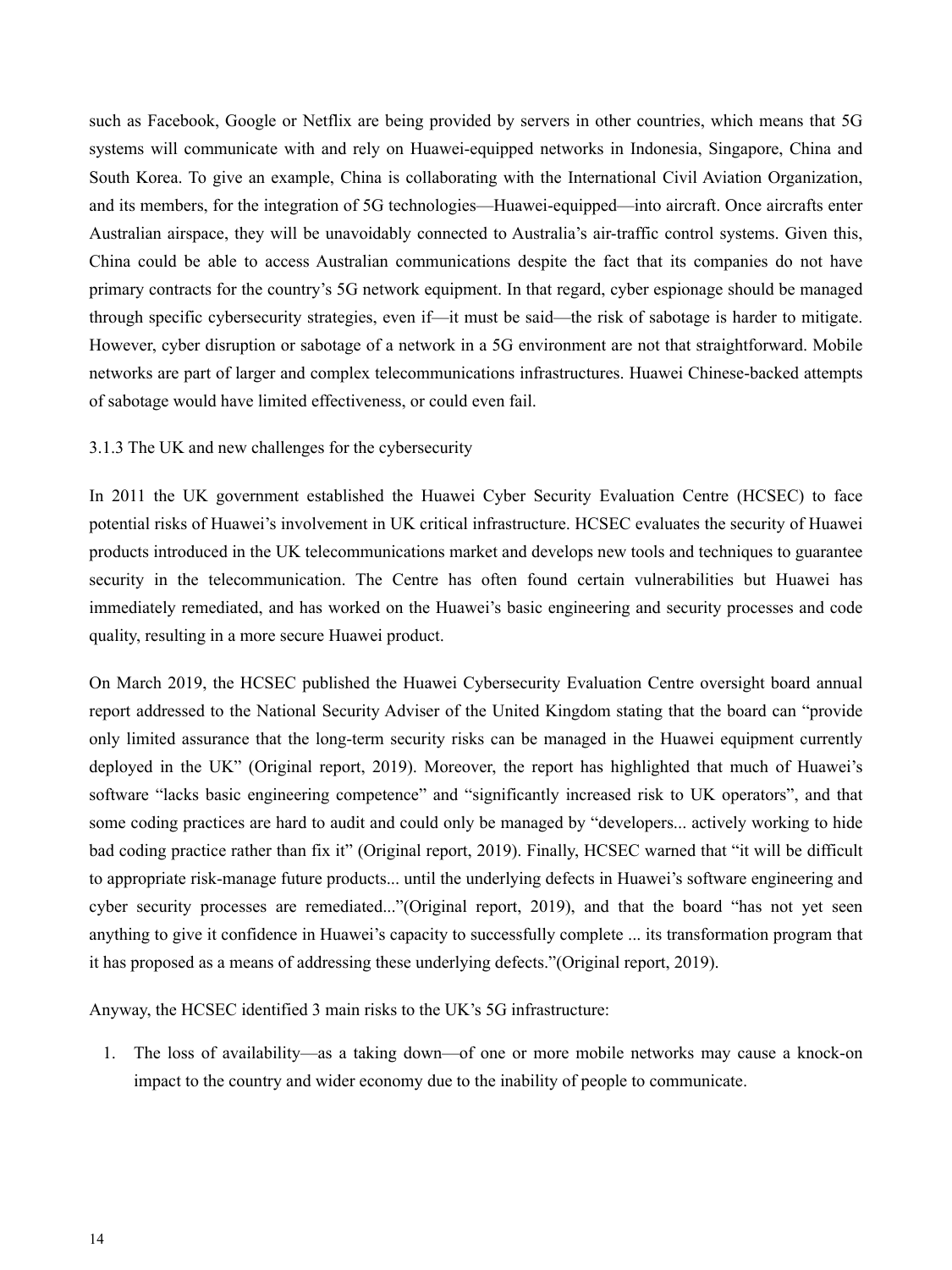- <span id="page-14-1"></span>2.The absence of end-to-end trustworthy<sup>[9](#page-14-0)</sup> components to build a secure and resilient 5G infrastructure
- 3. The possibility of an undetected attack targeting the confidentiality or integrity of messages traveling over the UK's 5G networks

Despite this, the UK initially took the decision to not ban Huawei; the decision was not surprising and factors were mainly commercial and political. First of all, UK's mobile operators significantly influenced the Government during the process. Second, a Chinese ambassador statement—according to which exclusion would have led to worse economic and political relations—may explain a certain fear of retaliation. In this sense, the choice appeared to be driven more by political factors rather than technical: accepting high risk vendors in the 5G network was risky because it hindered moving towards OpenRAN and other interoperability-driven initiatives, which aim at avoiding a dependency on the same vendor of 4G and 5G radio equipment—a lock-in scenario the UK was in. In this sense, technical advantages were easily sacrificed for political ones. However, the Government's decision was heavily justified by the premise that security risks could be mitigated by new cybersecurity tools.

Of course, alternatives to Tier-1 suppliers exist, and these present independently supply chain options. However, they have never been considered and to some extent, this makes the problem commercial and not technical. 5G RuralFirst project in the Orkney Islands proved that new, innovative equipment can be deployed for mobile networks in many challenging environments possible, while working without existing handsets and equipment. These options might diversify the supply chain. Again, this was a commercial challenge which required commercial incentives to be addressed: a mobile operator will aways opt for the lowest cost solution to maximize the profit.

This initiative finally arrived. Given the limited assurance provided by the HCSEC and the commercial incentives the UK Government is willing to provide, the Government lastly opted for a ban on Huawei. After 31 December 2020, all the mobile operators will not be able to buy new Huawei 5G equipment. Reversing a January decision that gave the company a limited role in the building of 5G infrastructure, Huawei is asked to remove all 5G networks in the UK by 2027.

Digital and Culture Minister Oliver Dowden justified this decision by claiming that US sanctions imposed on the company in May had changed the landscape. Costs and technological delay is not a UK concern anymore. Huawei provides much of the UK's telecommunications infrastructure, including 4G and the ban will need investments in removing them for a total of £2bn and two or three years of delay. Then, replacing them will cost £500m over 5 years. Sale of Huawei smartphones, however, was not affected. "There's no such thing as a perfectly secure network," Media Secretary Oliver Dowden told the House of Commons and the U.K. had to make sure its system was "as secure as it possibly can be". But many agree that the decision is becoming

<span id="page-14-0"></span><sup>&</sup>lt;sup>[9](#page-14-1)</sup> The end-to-end is a network design in which the application specific features are located at the communication end points, in contrast to features located at intermediate points, such as gateways and routers. In end-to-end method, intermediate nodes pass data randomly, making it possible to replace any intermediate node with any other one without failure of functions, since functions exist only in end points. Critical components are removed from intermediary communications nodes allowing increased routing options, improved data delivery rates and making sure applications only fail if the end point fails.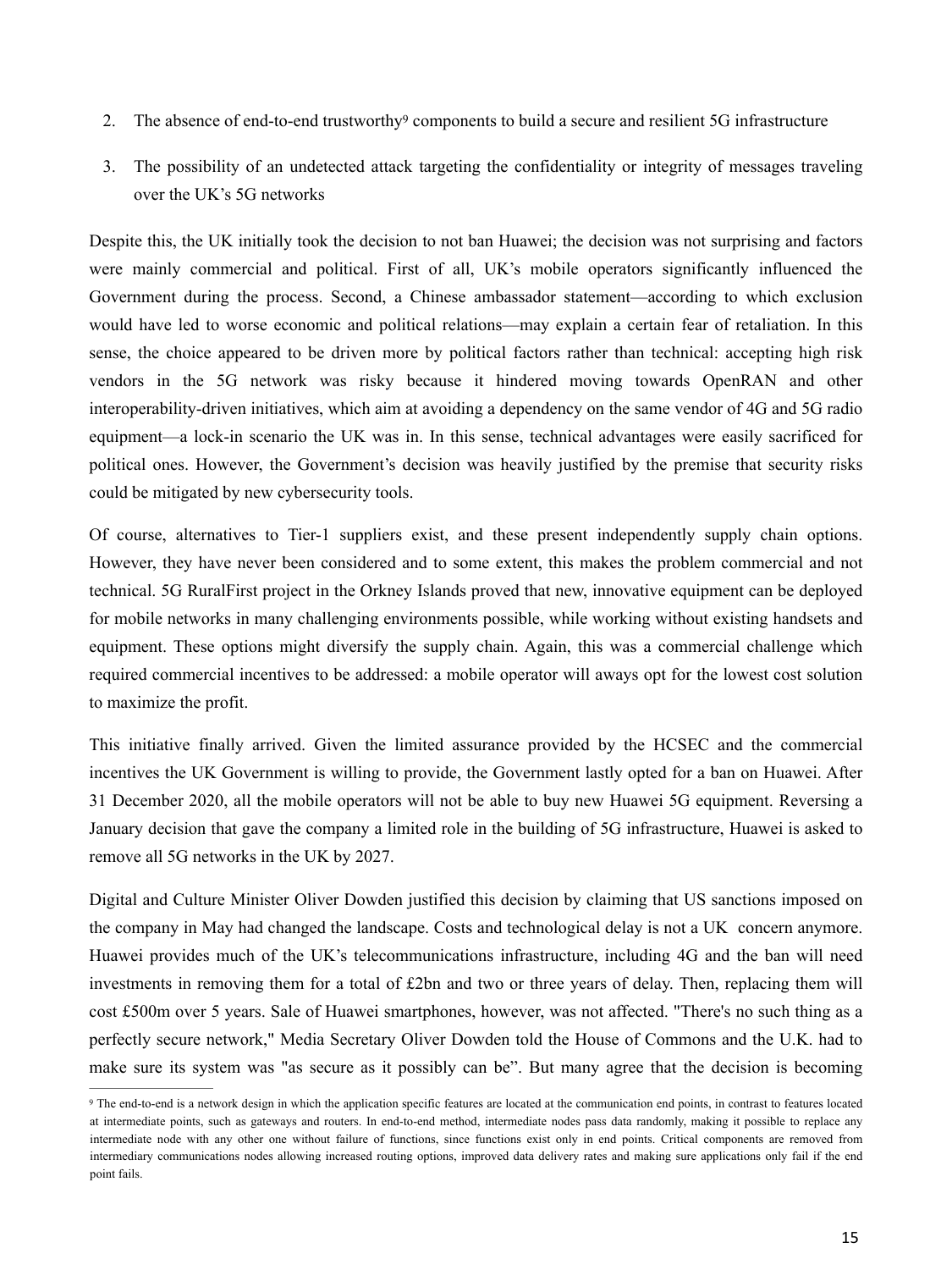politicized, more related to the U.S. trade friction with China than real security concerns. Not by chance the decision was taken after Prime Minister Boris Johnson attempted a compromise to placate both Beijing and Washington. London has been a US ally for decades, but five years ago it initiated a "golden era" of engagement with China. This standoff was finally concluded with a win for Trump.

# <span id="page-15-0"></span>**4. A CYBERSECURIT Y APPROACH**

# <span id="page-15-1"></span>**4.1 The EU 5G risk assessment**

Before the UK ultimate decision, European allies were taking a similar approach to the UK claiming to be far from a ban. The EU is supporting member-state governments to assess and mitigate risks associated with vendors and supply chain, basically implementing the approach suggested by Finite State.

Huawei, from its part, has welcomed and interpreted the EU coordinated 5G network security risk assessment as an important step towards a cybersecurity-base, evidence-based approach that analyzes risks rather than targeting specific countries or actors. The company has also claimed its availability to collaborate with European partners in order to build a safe and fast connectivity for Europe's future needs.

# 4.1.1 The EU toolbox of risk mitigating measures

The EU toolbox of risk mitigating measures has been released on January 2020, as part of the bloc's drive to roll-out 5G by the end of 2020. On February 11, the pragmatic approach suggested was concretized from one of the Member States: the ruling Christian Democratic Union of Germany published a paper on 5G mobile networks that did not mention any total ban on suppliers, against any form of protectionism under the pretext of national security and in favor of free trade. Conversely, technological progress was promoted in order to mitigate risks related to the supply chain.

To sum up, the toolbox requires Member States to apply common security requirements such as identifying suppliers and build a trustworthy relationship based on transparency, developing technical cybersecurity tools and eventually applying restrictions on high-risk suppliers from key assets considered to be critical and sensitive—thus rejecting the Australian point of view— and finally, and diversifying vendors. Also, the toolbox assures Member States that they will be provided with all the tools to ensure the security of the 5G infrastructure and supply chain such as telecoms and cybersecurity rules, EUstandardized certifications, trade defence instruments, EU funding programmes and investments. Europe is now among the most advanced regions to launch 5G services by investing 1 billion, of which 300 million in EU funding. Through the Recommendation on Cybersecurity of 5G networks of March 2019, the Commission called on Member State to complete a national risk assessment to be transmitted to the Commission and the EU Cybersecurity Agency. In November 2019, the European Union Agency for Cybersecurity (ENISA) supported this objective through a report that identified the main threat and threat actors, the most sensitive assets and vulnerabilities/risks. Then,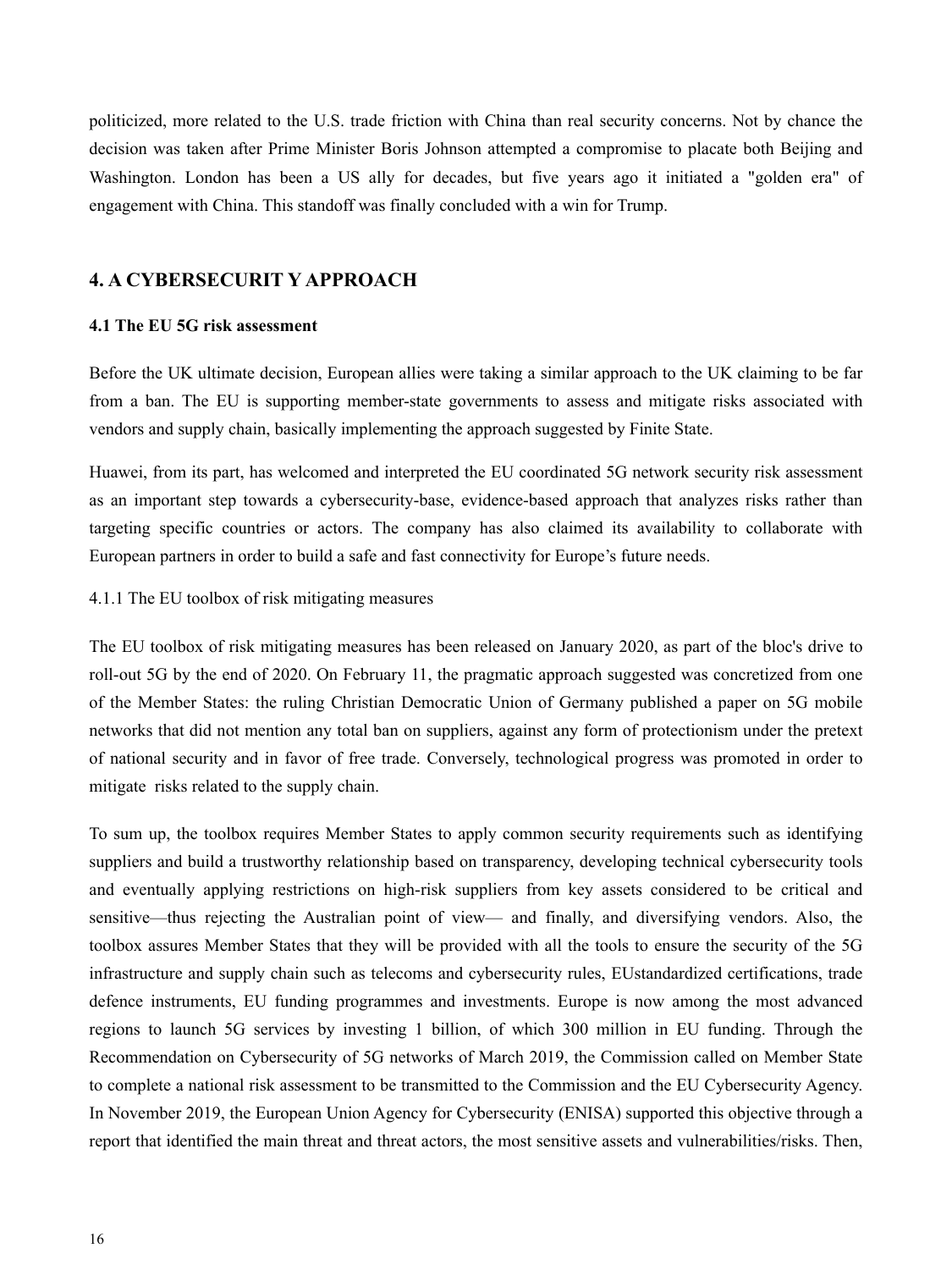the Commission required Member States to implement the measures recommended in the toolbox by 30 April 2020 and to work on a joint report for the implementation in each Member State by 30 June 2020.

The EU's approach represents a softened but meritorious road that should decisively be pursued by EU Members States that still found themselves in a standoff that resembles that of a Cold War between US and China. In fact, Member States position is not so clear. Following the UK's Huawei ban, France is adopting a de facto ban on Huawei. German telecommunications regulator has implemented some additional security requirement that impose high standards for the 5G installation, that have been argued to be a de facto ban. Given the supposed Huawei case of espionage, Polish government has stood toughly against Huawei and has signed an agreement with the US that will likely functionally ban Huawei. Italy— the only major Western European country to [sign on](https://www.cnbc.com/2019/03/27/italys-joins-chinas-belt-and-road-initiative.html) to China's Belt and Road Initiative—initially installed Huawei equipment in Vodafone's 5G until lawmakers actually decided to apply the Golden Power<sup>[10](#page-16-1)</sup> constraining Huawei's role in 5G. These examples well show that EU Member States are still premature in considering Huawei in geostrategic, commercial and national security terms.

<span id="page-16-2"></span>The Huawei-US standoff will evolve rapidly and unpredictably in the near future, and until that moment doubts will exist on whether some EU Member States will cease to the US pressure. Trump administration is supposed to escalate tensions with China. The problem is that the US will retaliate if Member States choose Huawei. Conversely, China will retaliate if they pose a ban. This is why EU governments—and some non-EU countries—should well implement the European Commission's common 5G risk assessment, that does not call on any ban, but takes into account both technical and non-technical factors. By following its recommendations, individual countries might be able to constrain China and US ability to threaten retaliation.

At the moment, despite the US pressure, the likelihood of European countries to adopt a zero-tolerance policy toward Huawei is every low. Economic interests mostly move them towards this position: they are apparently the first factor to consider. For instance, EU-Huawei relationship determine the access of European companies —Nokia and Ericsson—in China.

# <span id="page-16-0"></span>**CONCLUSION**

The objective of this paper was to provide a framework that may help readers understanding the policy challenges that surround the Huawei company, and that have lead to what has been defined 'the Huawei case'. The debate that developed over it represents a standoff for many nations, divided between siding the US position of a total ban on cell towers and cellphones and trusting the Chinese rejections of any accusation of cyberthreat. Evidence has broadly suggested cybersecurity and espionage risk associated with Huawei, but all the debate can only evolve around the 'potential' of Chinese government espionage operations. Given the uncertainty, the international response is incredibly diverse, ranging from pursuing trade-wars, to prefer

<span id="page-16-1"></span><sup>&</sup>lt;sup>10</sup>Special power through which the Government can require operators to notify contracts for the acquisition of goods and services and then veto the acquisition or impose security requirements for the implementation, that will be subject to specific monitoring; as well, companies of specific sectors may be provided with support for detection, mitigation and eradication of specific threats.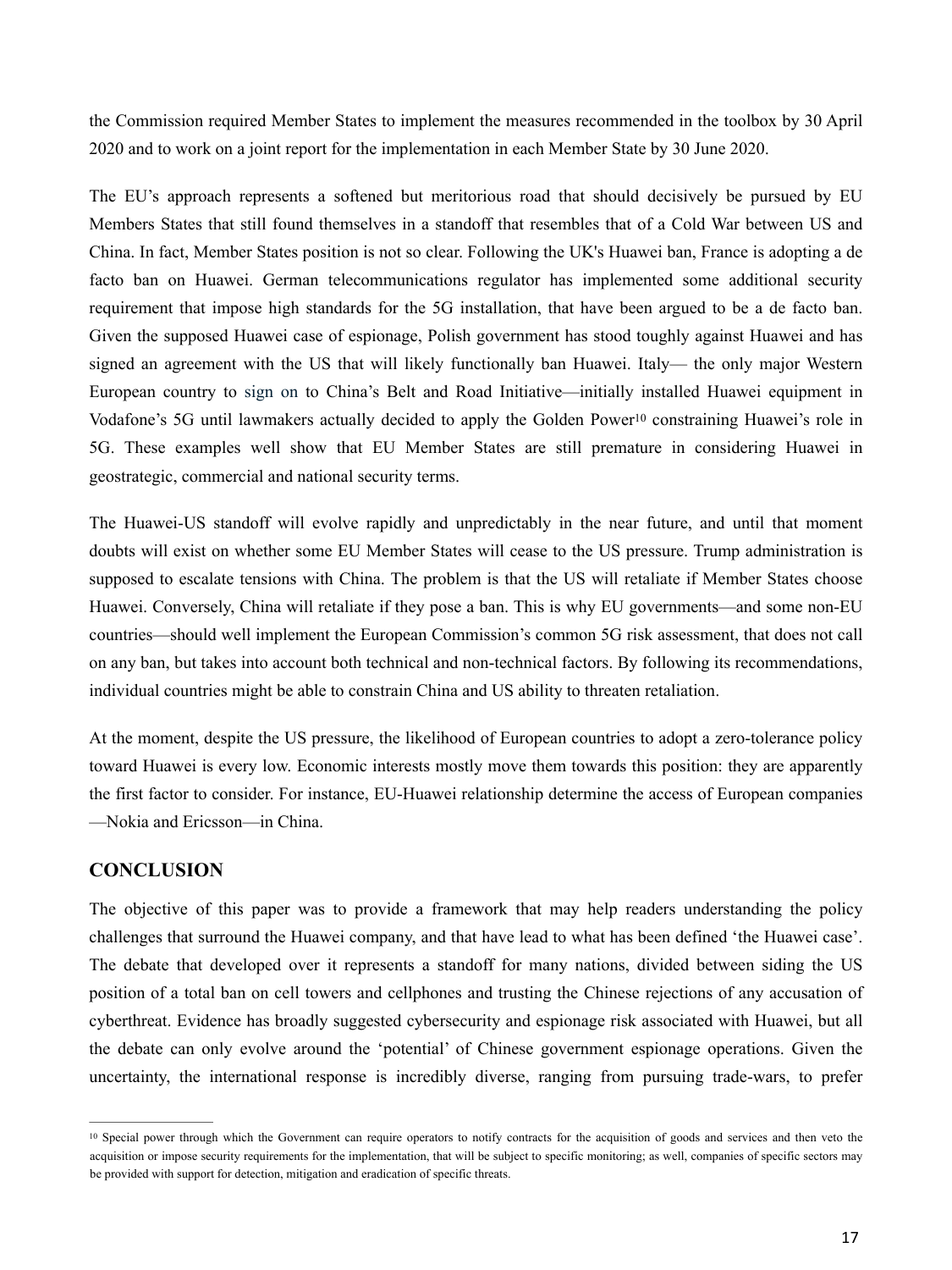geopolitical and strategic concerns, to implement a high-stand cybersecurity approach. In that regard, this paper supported the comprehensive and softened approach promoted by the EU toolbox of risk mitigating measures that aims at uniting members of a regional area behind a common and positive attitude based on an extraordinary level of cybersecurity, while maximizing the economic and technological potential of 5G.

All the things considered, these conclusions still rise some implications that the future research must deeply investigate. While illustrating the Australian approach and the EU's one towards 5G-equipment providers, a controversy in their point of view emerged around the distinction of the 'edge' and the 'core' functionalities. To deliver reduced connection latency, 5G networks is designed to function more at the edge rather than at the core of the network. Australian's position rejected the idea that Huawei equipment could be safely used in the periphery of the network—or edge—while excluded from the sensitive core, a position that the EU namely sustained. Conversely, Australia claimed that 5G design supposes that sensitive functions—that are currently performed in the physically separated core— gradually move closer to the periphery of the network, meaning that excluding vendors from supplying equipments to the most sensitive parts of the network may be a useless solution.

However, a broader question should address whether a ban on Huawei could be a long-term viable solution, given that it jeopardizes economic and commercial concerns and does not really address national security interests. Concerns of sabotage and espionage have to be addressed and mitigated, but a ban on Huawei from the implementation of 5G, would not be such effective. China would be able of espionage with or without the Huawei equipment. APT1, APT3 and APT10, which stand for "advanced persistent threat", are some of the most famous hacker groups that are related to the Chinese-party state and that since 2014 have extensively increase their activity of espionage for economic, political and military purpose. Moreover, the main attack vectors have been spear-phishing and social engineering, and not mobile communication infrastructures. This means that all 5G networks have to be securitized. More effective and appropriate feasible paths are preferred to address 5G network security concerns: network security must be improved; transparency and security are needed in the race to 5G independently from who is providing 5G equipment; cybersecurity must take a proactive approach.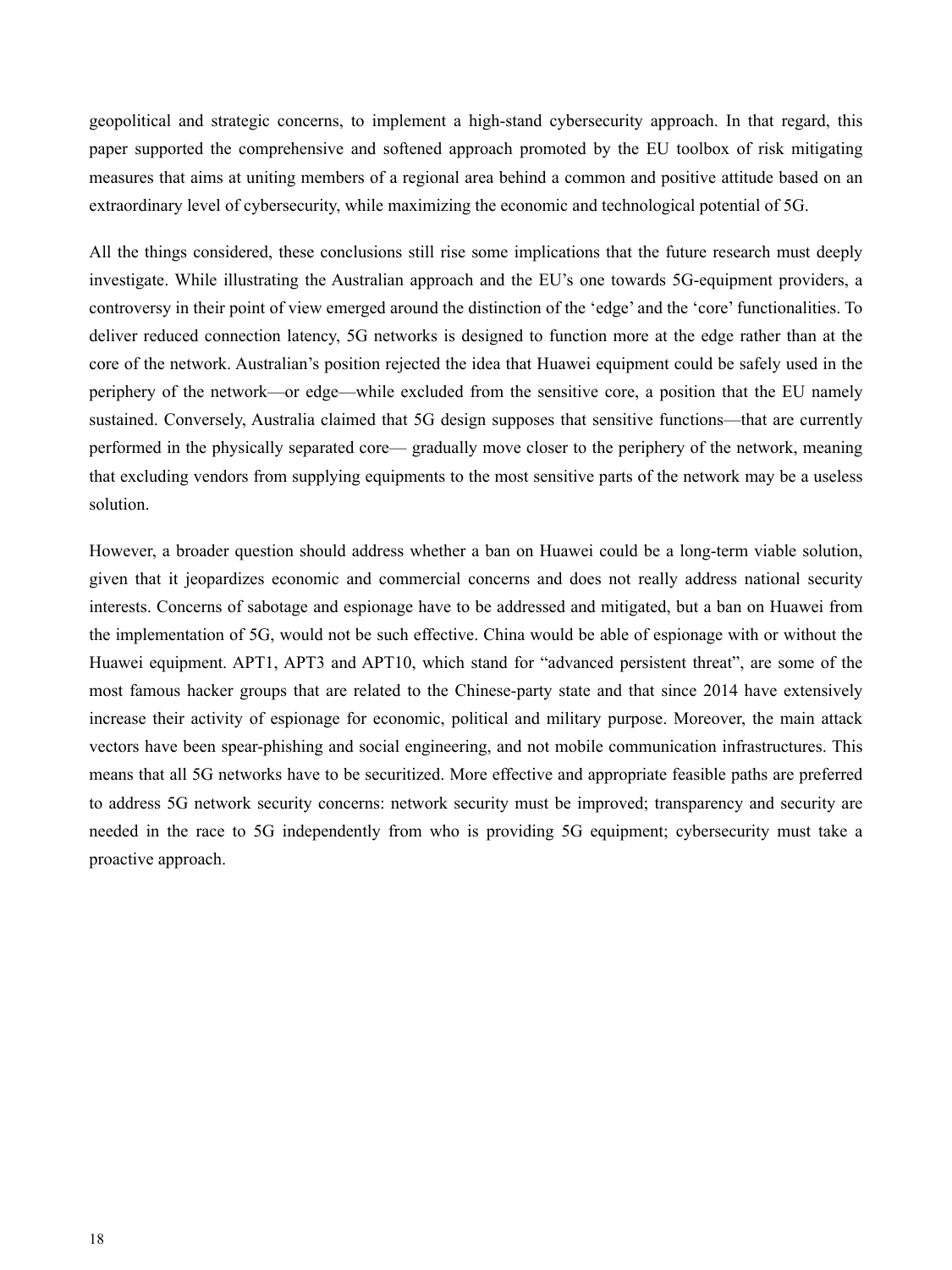# <span id="page-18-0"></span>**REFERENCES**

Anonymous, *Statement on the EU coordinated risk assessment of the cybersecurity of 5G networks, Huawei press release*, October 2019

Anonymous, *EU continues its wavering attitude toward Huawei*, Global Times, July 2020

Anonymous, *ENISA threat landscape for 5G networks: Threat assessment for the fifth generation of mobile telecommunications networks (5G),* European Union Agency for Cybersecurity, November 2019

Anonymous, *Cybersecurity of 5G networks EU Toolbox of risk mitigating measures*, NIS Cooperation Group, CG Publication, January 2020

Anonymous, *Finite State Supply Chain Assessment*, [finitestate.io](http://finitestate.io/), January 2020

Anonymous, *Secure 5G networks: Commission endorses EU toolbox and sets out next steps*. European Commission press release, January 2020

Barnes J. E. and Santriano A. U.S. Campaign to Ban Huawei Overseas Stumbles as Allies Resist, The New York Times, March 2019

Depsey J. Judy Asks: Should Europe Ban Huawei's 5G? Carnegie Europe, Judy Depsey's Strategic Europe, January 2020

Dutta A.and Marek J. A Concise Guide to Huawei's Cybersecurity Risks and the Global Responses, The National Bureau of Asian Research (NBR), October 2019

Gill J. and Parrock J. *EU still have work to do to beef-up 5G security ahead of European rollout*, Euronews, July 2020

Goel S. *How Improved Attribution in Cyber Warfare Can Help De-Escalate Cyber Arms Race*, Connections: The Quarterly Journal

Gold H. *UK bans Huawei from its 5G network in rapid about-face*, CNN Business, July 2020

Lecher C. and Brandom IS HUAWEI A SECURITY THREAT? SEVEN EXPERTS WEIGH IN, The Verge, May 2019

Mascitelli B., Chung M. *Hue and cry over Huawei: Cold war tensions, security threats or anti- competitive behavior?* Science Direct, May 2019

19